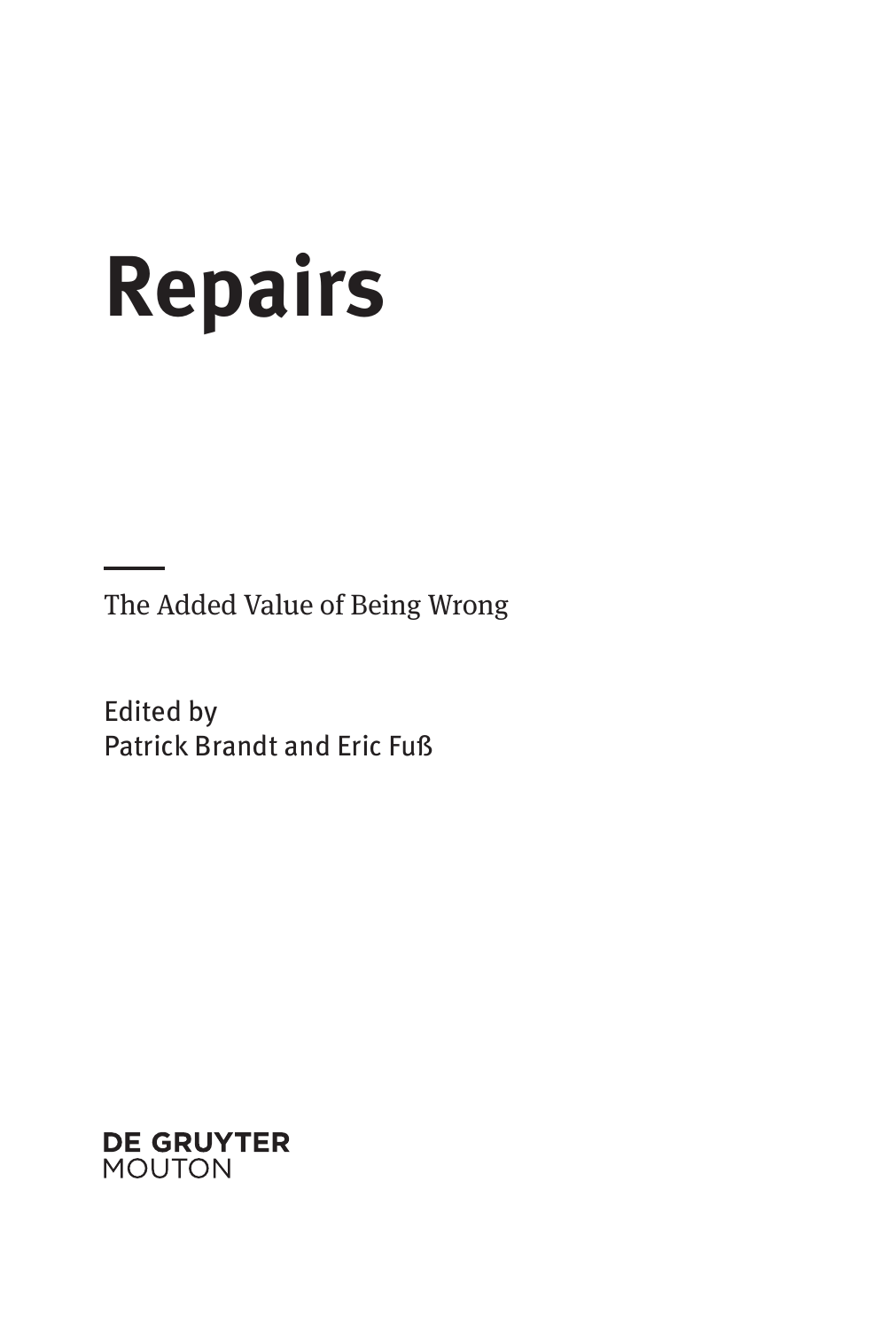ISBN 978-1-61451-080-2 e-ISBN 978-1-61451-079-6 ISSN 1861-4167

#### **Library of Congress Cataloging-in-Publication Data**

A CIP catalog record for this book has been applied for at the Library of Congress.

#### **Bibliografische Information der Deutschen Nationalbibliothek**

The Deutsche Nationalbibliothek lists this publication in the Deutsche Nationalbibliografie; detailed bibliographic data are available in the Internet at http://dnb.dnb.de.

© 2013 Walter de Gruyter, Inc., Boston/Berlin Cover image: iStockphoto/Thinkstock Typesetting: PTP-Berlin Protago-TEX-Production GmbH, Berlin Printing: Hubert & Co. GmbH & Co. KG, Göttingen ♾ Printed on acid-free paper Printed in Germany

www.degruyter.com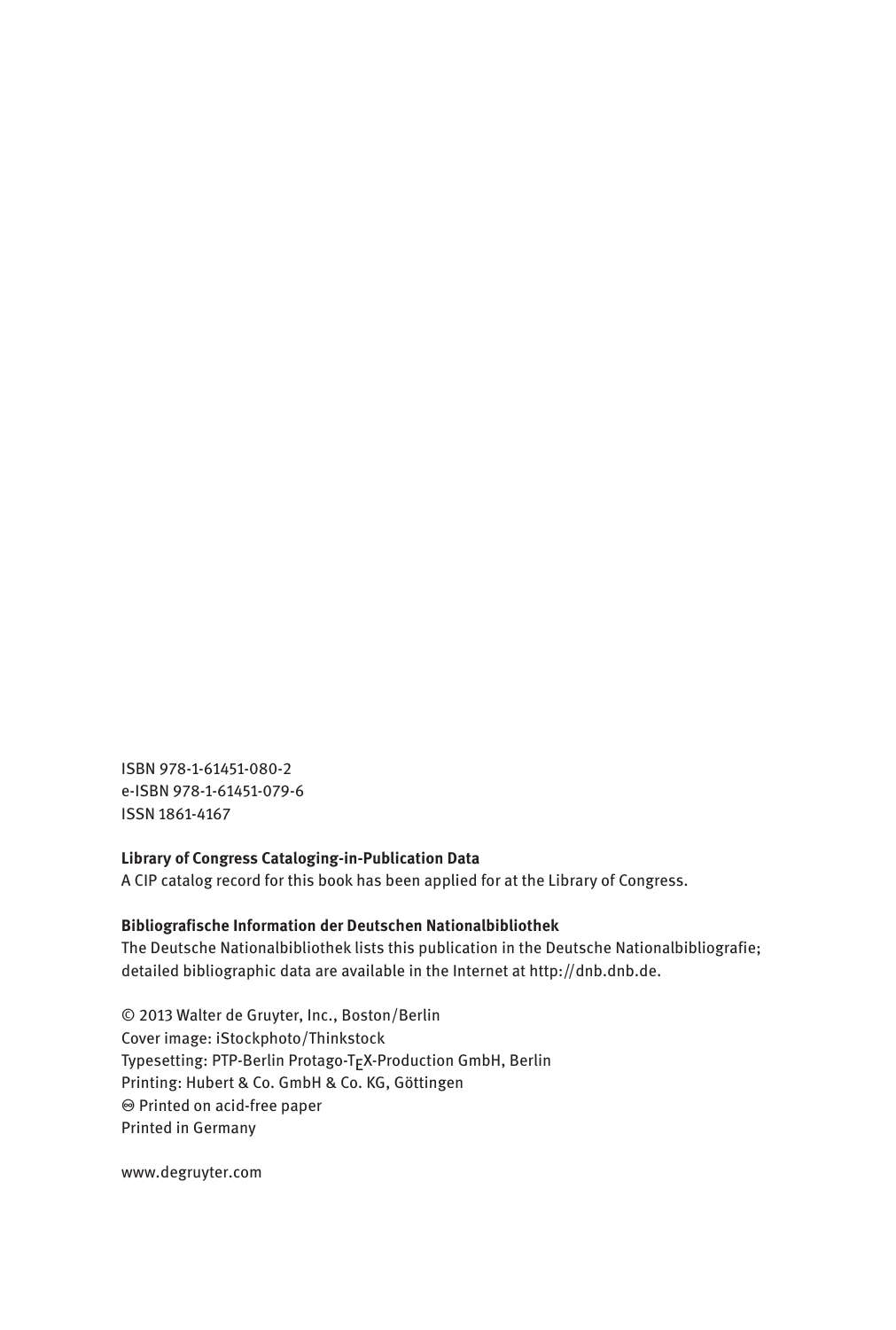# Holden Härtl **Generic rescue: argument alternations and the monotonicity condition\***

**Abstract:** Generic interpretations as in *The tiger kills to survive* have often been observed to reconstitute the linguistic acceptability of certain verb argument structure modifications. But can the right context rescue everything? This paper investigates the impact a generic interpretation can have on three types of argument alternations: (i) the intransitive use of inherently telic verbs like *to kill*, (ii) the intransitive use of stative verbs like *to love*, and (iii) middle alternations like *it reads easily*. It will be shown that a generic licensing of these alternations critically depends on whether or not a *property reading* and a corresponding *contrast relation* can be established in the interpretation. A generic environment cannot license all verb alternations, though. Crucially, I shall follow proposals which hypothesize a *monotonicity condition* to be functional in the lexical system, stating that no truth-conditionally relevant material may be deleted in an alternation. The results will be interpreted against the ongoing debate about the demarcation between the grammatical and the pragmatic layers of language, and I shall argue for an implementation of strict lexical principles to be obeyed in every contextual environment, which are not available to otherwise powerful pragmatic adjustment operations.

# **1 Introduction**

Theories of lexical semantics that strive to predict the argument structural behavior of predicates are challenged by cases in which certain lexical semantic features can be adjusted to contextual and pragmatic conditions of some type, while others cannot. For example, there are numerous transitive verbs whose intransitive use is strongly marked:

- (1) a.  $*$ *The plumber installed this morning.*<sup>1</sup>
	- b. \* *Yesterday, the tailor attached.*
	- c. \* *Max added.*

As is well known, however, argument structure reductions of this type recover significantly under a generic interpretation. This "genericity effect", which I consider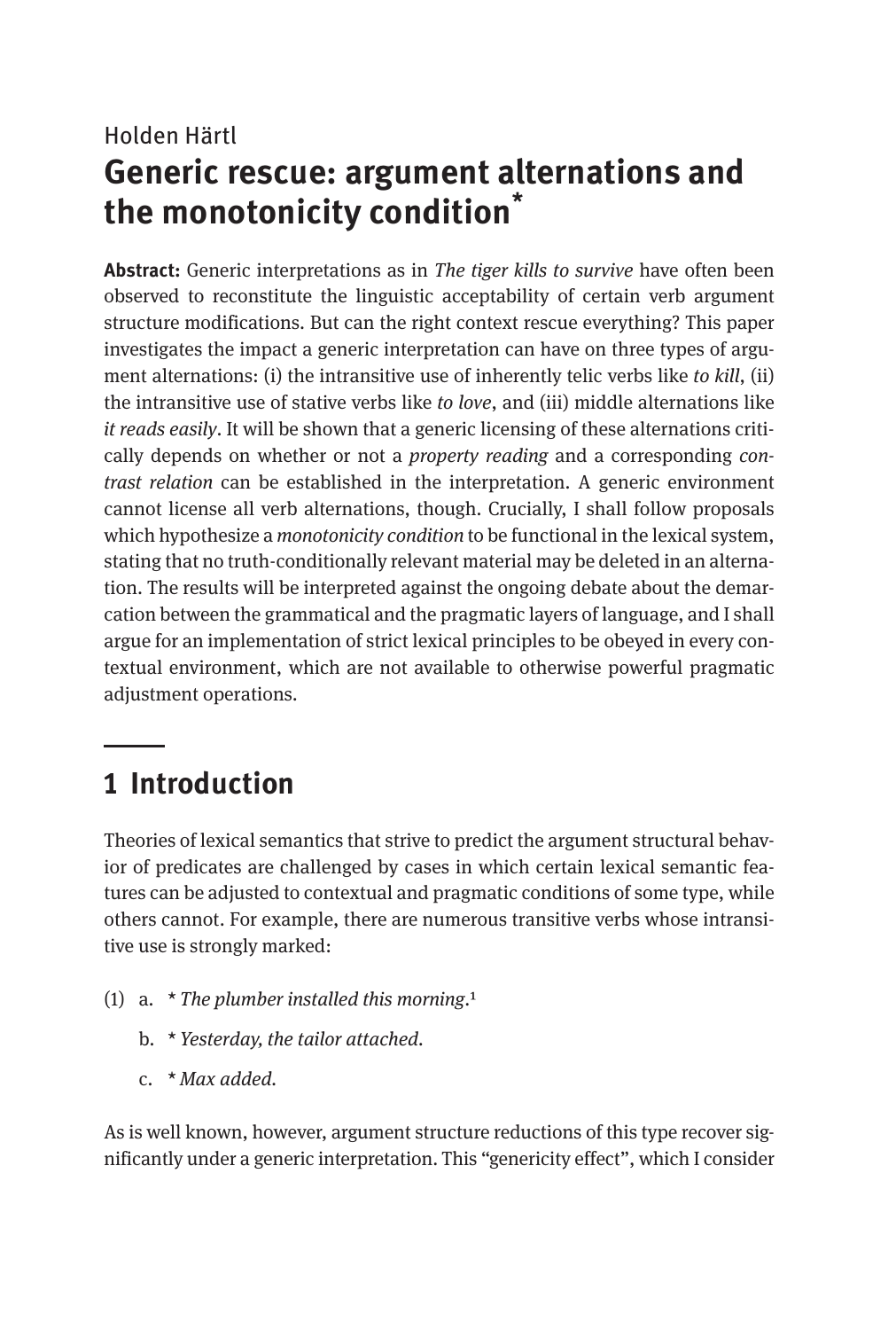96 **-** Holden Härtl

to be of pragmatic provenance, can be observed with both predicate and nominal genericity, cf. Chierchia (1995); Krifka et al. (1995) among many others for the theoretical details, and with a variety of verb complexes. Consider the following examples and note the contrast between the generic and the non-generic variants:

- (2) a. \* *The tiger killed today*.
	- a.' *The tiger kills to survive*.
	- b. \* *The exotic dancer became naked after midnight*.
	- b.' *Humans became naked to keep cool*.
	- c. \* *This ship was sunk to become a hero*.
	- c.' *Three ships have to be sunk to become a hero*.

The generic expression in (2a') involves a suppression of the internal argument of a causative achievement verb – a verb type which typically disallows an intransitive use; see (2a). Likewise, adjectives like *naked* in their default interpretation cannot function as the predicative of the copula *become*. This, however, improves again under a certain property reading, as the example in (2b') shows. Somehow related to this is the control construction in (2c), again containing the copula *become*, where the PRO-subject of the embedded clause appears to be properly controlled in generic environments only; see (2c'). Similar effects can be observed in German. For instance, the following example of a middle construction involves the verb *kaufen* ('to buy'), which typically cannot enter a middle alternation, cf. (3a). The situation is again better to a noticeable extent in a context strongly promoting a generic interpretation – a characteristic which is central in middles, see (3a'):

- (3) a. \* *Diese Schuhe kaufen sich gut*. 'These shoes buy well.'
	- a.' *Manolo-Blahnik-Schuhe kaufen sich bei Harrods einfach besser als bei Ebay*. 'Manolo Blahnik shoes buy better at Harrods than on Ebay.'

It seems as if in all the acceptable cases above a generic interpretation can adjust certain argument structural features and thus repair lexical representations which would otherwise be uninterpretable. But can generic readings remedy any otherwise unacceptable realization? Certainly not: Constructions like in (4) are unacceptable under any contextual embedding, be it episodic or generic or any other type of pragmatically suggesting environment: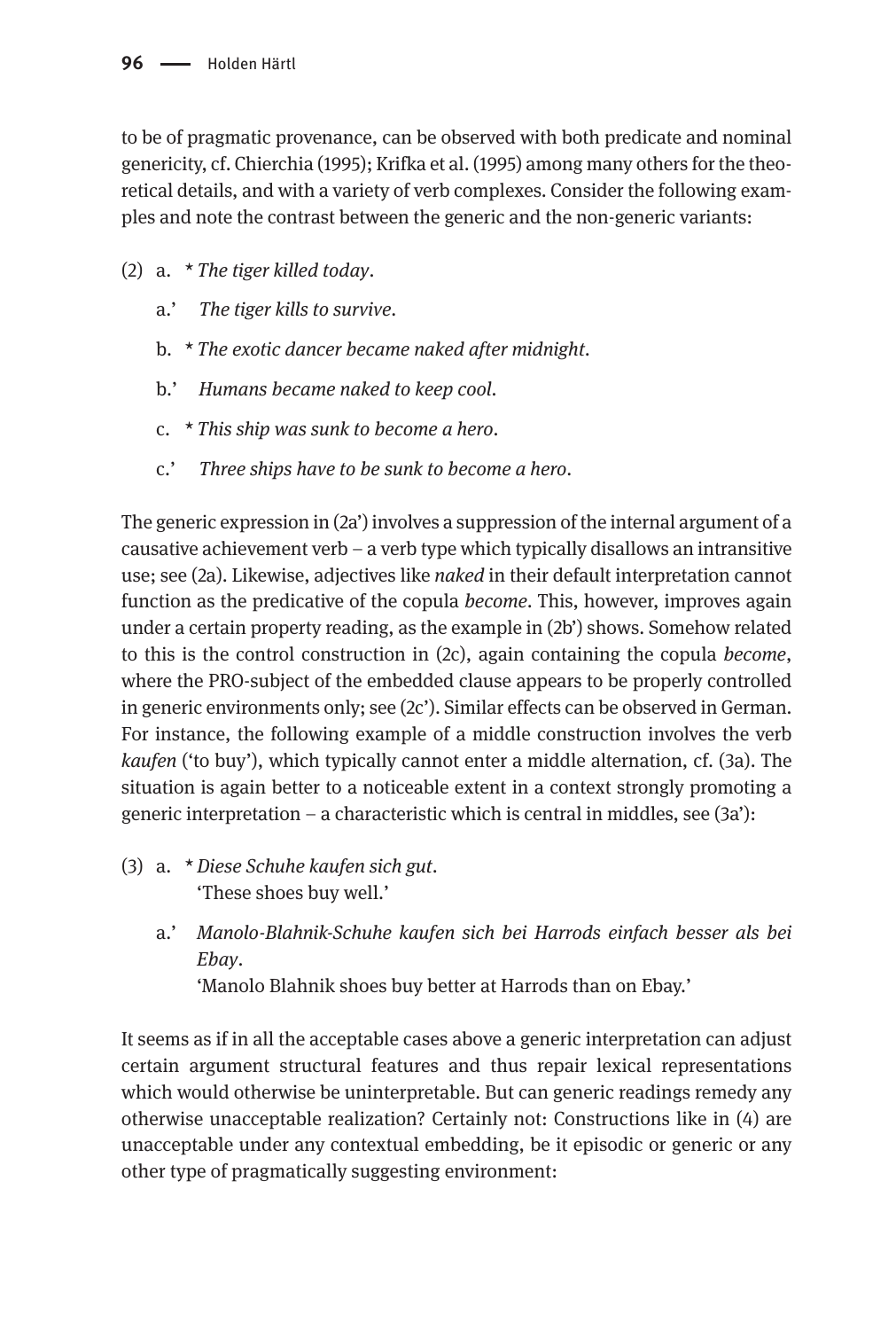- (4) a. \* *Dolly Parton does not resemble easily*.
	- a.' \* *Country stars do not resemble easily*.
	- b. \* *This kid teaches with difficulty only*.
	- b.' \* *Kids from problem families teach with difficulty only*.
	- c. *The quiz candidate knew \*(all the answers) in the show*.
	- c.' *Students from Bavaria always know \*(the answers) in the exam*.

Verbs like *to resemble* or *to teach*, for reasons I shall explore below, are acceptable as middles neither in an episodic nor in a generic context. Similarly, an epistemic verb like *to know* cannot be realized intransitively, again regardless of its contextual environment. For the lexical semanticist, the contrast between the cases in (2) and (3) on the one hand and (4) on the other raises the question as to which types of lexical structure can be successfully attuned to certain pragmatic requirements and which cannot. Can contextual adjustment, or pragmatics in general, coerce lexical structures into any interpretation intended, or are there strict rules that prevent a specific subset of lexical components from being modified? In what respect are the lexical properties of a verb like *to buy* better predisposed to a middle than those of a verb like *to teach*? Why exactly is an intransitive use fine with verbs like *to kill* in a generic context but disallowed with verbs like *to know*?

In the current paper I shall address these questions from the perspective of the interface between lexical and conceptual semantic structure building. In particular, I shall look at the explanatory profit we gain from implementing a *monotonicity condition*, as it has been discussed in recent literature, e.g., Koontz-Garboden (2007), to predict argument-structural options verbs can adopt. I shall formulate a corresponding hypothesis, which articulates that verb alternations are licensed under a generic reading only if the alternation is carried out in a *monotonic* fashion, where no truth-conditionally relevant lexical material may be deleted from the representation. To verify this hypothesis, three types of argument structure modifications and the corresponding licensing conditions will be examined: (i) the suppression of the internal argument of inherently telic verbs like *to kill*, (ii) the blocked intransitive use of stative verbs like *to know*, and (iii) the middle alternation of the type *it reads easily*. For all three domains the above hypothesis will be confirmed, leading us to the conclusion that the lexical semantic system contains a specific subset of "hard" constraints, which are grammatically fixed and can thus not be deactivated under any type of contextual and pragmatic configuration.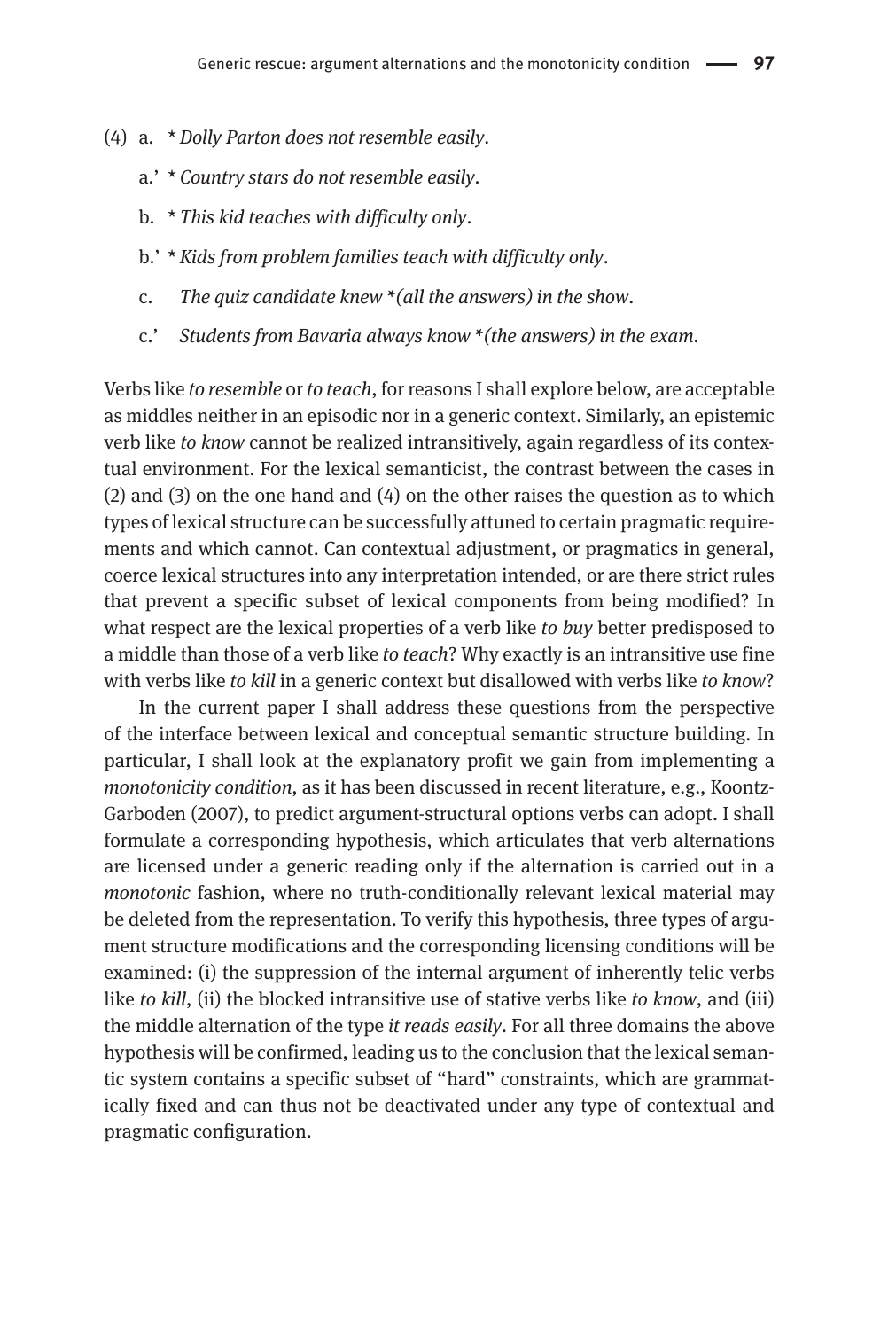# **2 The monotonicity condition and a hypothesis for verb alternations**

The monotonicity condition, as it is used in grammatical theorizing in its most global sense, states that structural information can only be added but not deleted or changed; see, e.g., Bresnan (1990); Kiparsky (1982). Accordingly, morphosyntactic and lexical operations can only act in a monotonic fashion so that the expression produced contains all meaning components of the sub-parts of this expression; cf. Dowty (2007); Shieber (1988). There are several versions on the market and I shall concentrate on a specific dialectal variant formulated from a lexical viewpoint; cf. Koontz-Garboden (2007), (2009):

(5) *Monotonicity condition* 

 Grammatical operations do not remove truth-conditionally relevant material from lexical semantic representations.

Of course, the adequacy of this condition will either sink or swim with the definition of "truth-conditionally relevant material". In a technical sense, semantic material of this type should be logically entailed in the expression. But how can we decide whether some material has been *removed* from a lexical semantic representation (LSR) or whether it is simply not existent in this representation right from the beginning? In order to gain a clearer picture about the nature of the condition and its theoretical implications, let us have a brief look at two test cases that have been discussed in the literature in this context.

## **2.1 Anticausatives**

Anticausatives are semantically reduced verb forms and thus represent a useful case for testing the explanatory potency of the monotonicity condition. There is a debate in the literature whether anticausatives as given in (6), i.e., unaccusative verbs with a causative variant, and even unaccusatives in general, contain a causative component in their lexical representation or not.

- (6) a. *The thin glass broke under the pressure*.
	- b. *The Spanish ship sank in four minutes*.
	- c. *Apples rot more slowly than pears*.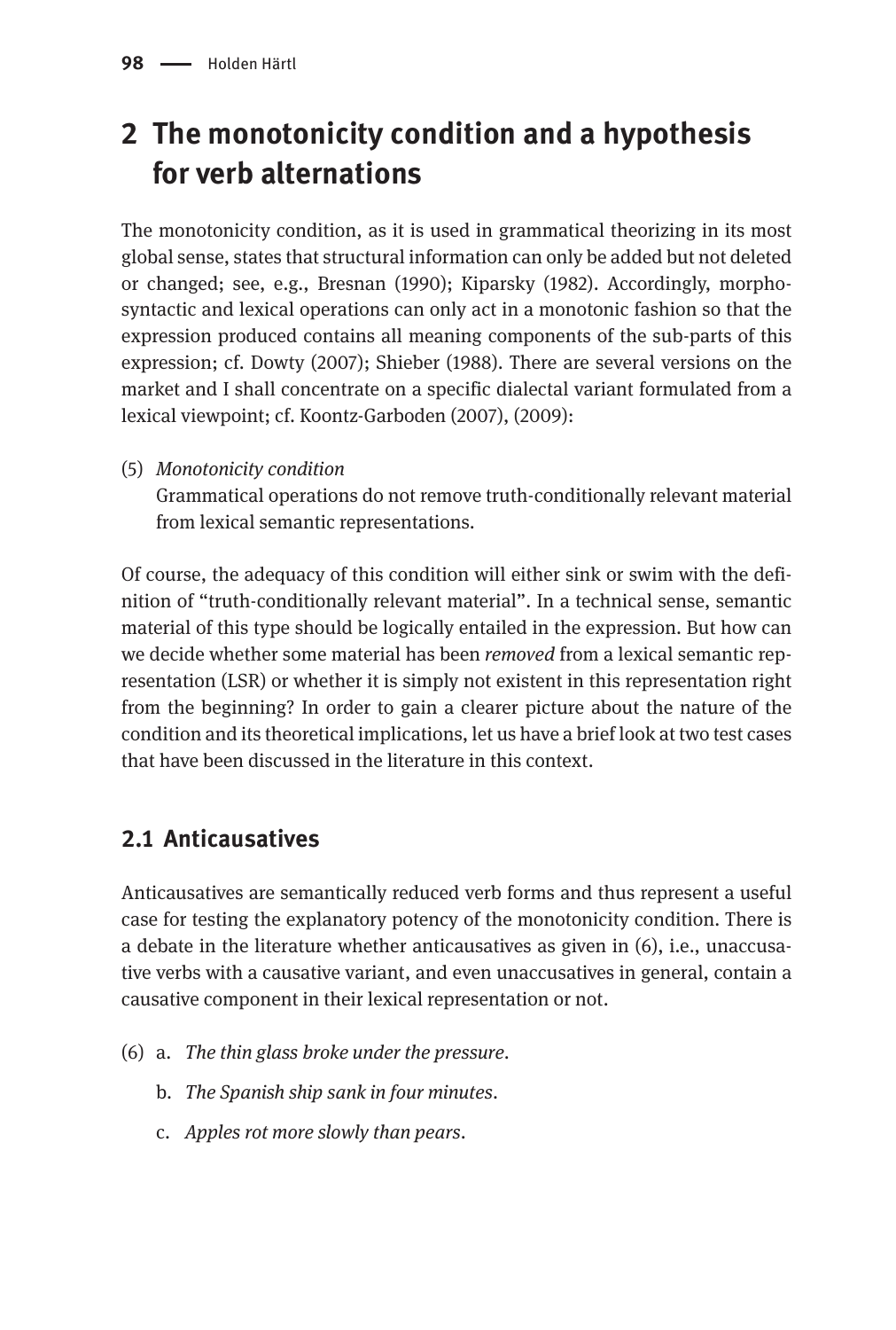In English and many other languages the alternation between the anticausative and the corresponding causative verb form (e.g., *The pirates sank the Spanish ship*) is not morphologically reflected, whereas this is the case in languages like Russian or Spanish. A conventional perspective to anticausatives is that they do not denote a causative meaning in their grammatical representation; cf. Dowty (1979); Härtl (2003); Pesetsky (1995); Piñón (2001a), (2001b). As regards evidence from German, Härtl (2003) discusses dative NPs and their ability to be interpreted as (unintentional) causers in the context of anticausatives; see (7a). In contrast, a causal reading of the dative NP is not possible with the corresponding passive counterparts as is illustrated in (7b):

- (7) a. *Das dünne Glas zerbrach dem Mechaniker*. the thin glass broke  $\left[_{\text{NP-DAT}}\right]$  the mechanic] 'The thin glass broke on the mechanic [i.e., through the mechanic's carelessness].'
	- b. *Das dünne Glas wurde dem Mechaniker zerbrochen.* the thin glass was  $\int_{N_{\text{P-}}\text{D4T}}$  the mechanic broken 'The thin glass was broken on the mechanic [i.e., through someone else's carelessness].'

The explanation for this difference in meaning implies that anticausatives are truly non-causative in German and, therefore, can license a supplement of a cause in the form of a dative causer. This option is not available with the (uncontroversial) causative passive counterpart because here two causal specifications for only one effect would collide, which is why the interpretation of the dative NP in (7b) switches to a non-causal, malefactive interpretation.

As an alternative explanation for the data in (7), we could also assume that anticausatives lexically encode an implicit cause and the dative NP somehow attaches to this causal component and makes it explicit. This perspective is compatible with the "reflexive" view on anticausatives as it has been proposed by scholars like Chierchia (2004); Koontz-Garboden (2009), and Levin and Rappaport Hovav (1995); cf. also Alexiadou, Anagnostoupoulou, and Schäfer (2006). According to this view, anticausatives denote causativity implicitly as is shown in the following lexical representation:

(8) *to break*<sub>ANTICAUSATIVE</sub> *λ*y ∃x ∃e [CAUSE(e, x, BECOME (STATE (y)))]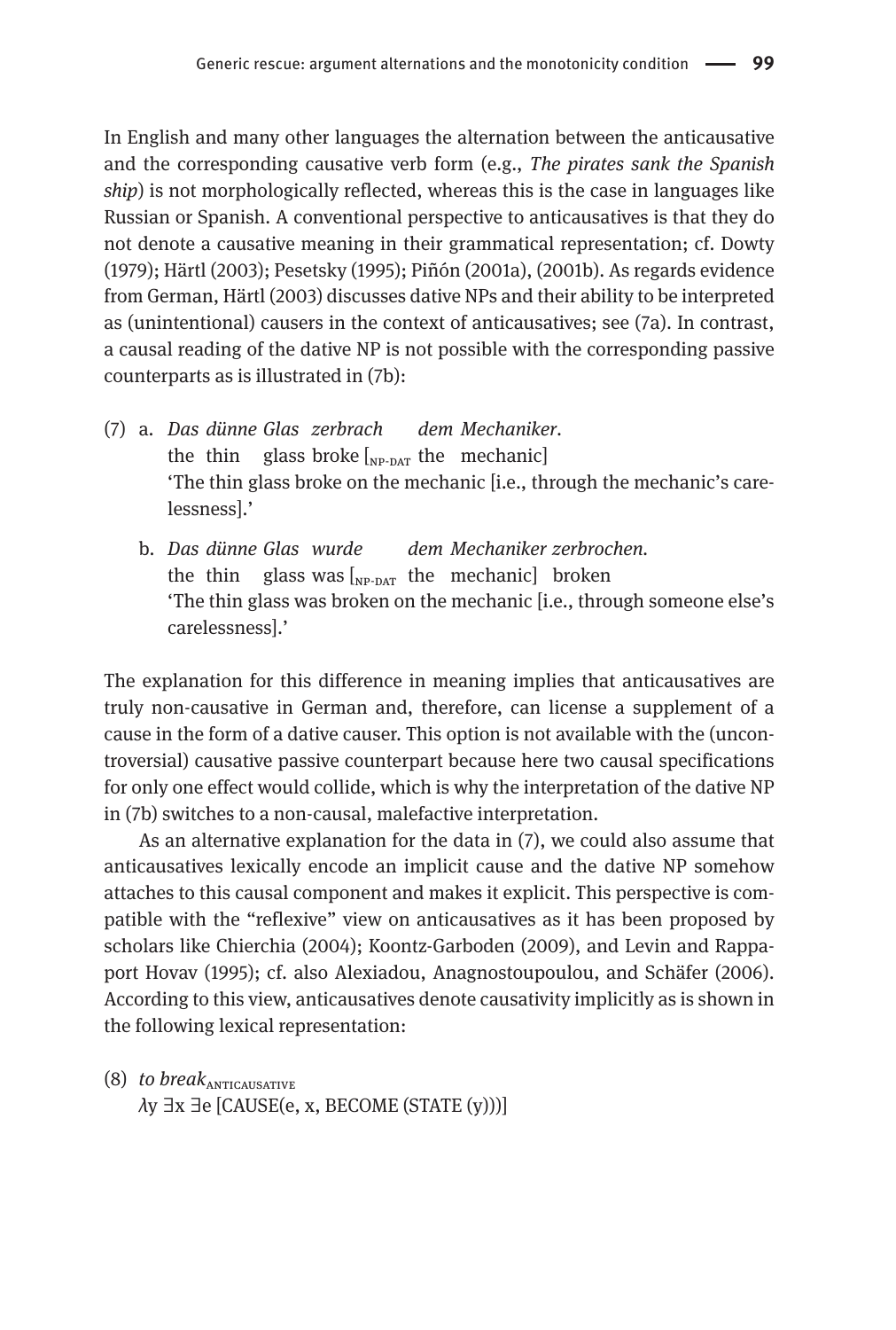Proponents of this causative analysis often draw on evidence stemming from certain modifications that can occur in the context of anticausatives. Similar to the passive *by-*phrase, for example, prepositional modifiers like in *to break under the pressure* or *to die from poisoning* are considered to signify an implicit cause present in the lexical representation of anticausatives. Similarly, *by itself* in the context of anticausatives has been characterized as an instantiation of the causal component, which, in this case, is bound reflexively, i.e., the theme argument *y*  is identified with the causer *x*; see Chierchia (2004); Levin and Rappaport Hovav (1995).

According to Koontz-Garboden (2009), only a causative analysis of anticausatives can harmonize with the monotonicity condition, because, then, CAUSE need not be deleted from the lexical representation of the causative to derive the anticausative. I see two inconsistencies with this assumption. First, "causal" modifiers of the above type can occur with clearly non-causative verbs also. Consider the following examples from English and German, involving stative as well as activity verbs:

- (9) a. *Mary felt much better from the tablet.*
	- b. *The baby will sleep better from being awake during the day*.
	- c. *Das Wasser fließt nur unter starkem Druck*. 'The water flows only under strong pressure.'

This suggests, on the assumption that verbs like *to feel*, *to sleep*, *to flow* do not contain a CAUSE by definition, that "causal" modifiers cannot be used to attest the presence of a causal component in the lexical representation in question; see also the discussion in Levin (2009).² Second, whether or not the alternation is consistent with the monotonicity condition critically hinges on what direction we assume for the alternation. At least in languages that do not mark the alternation morphologically, from a synchronic perspective, there is not much reason to assume that the anticausative is the variant *derived* from the causative by some lexical reduction operation; cf. Ramchand (2008) for further discussion. So, if we assume the unaccusative variant to be basic in German or English and the causative variant the lexically "enriched" one, a non-causative analysis for anticausatives by no means violates the monotonicity condition.<sup>3</sup>

The test case shows that, for now, the explanatory potency of the monotonicity condition is still questionable. Thus, let us have a look at another argumentstructural domain as it is related to the reduction of an internal argument position. The discussion builds on Rappaport Hovav and Levin (1998), who employ the monotonicity condition in order to predict the argument-structural behavior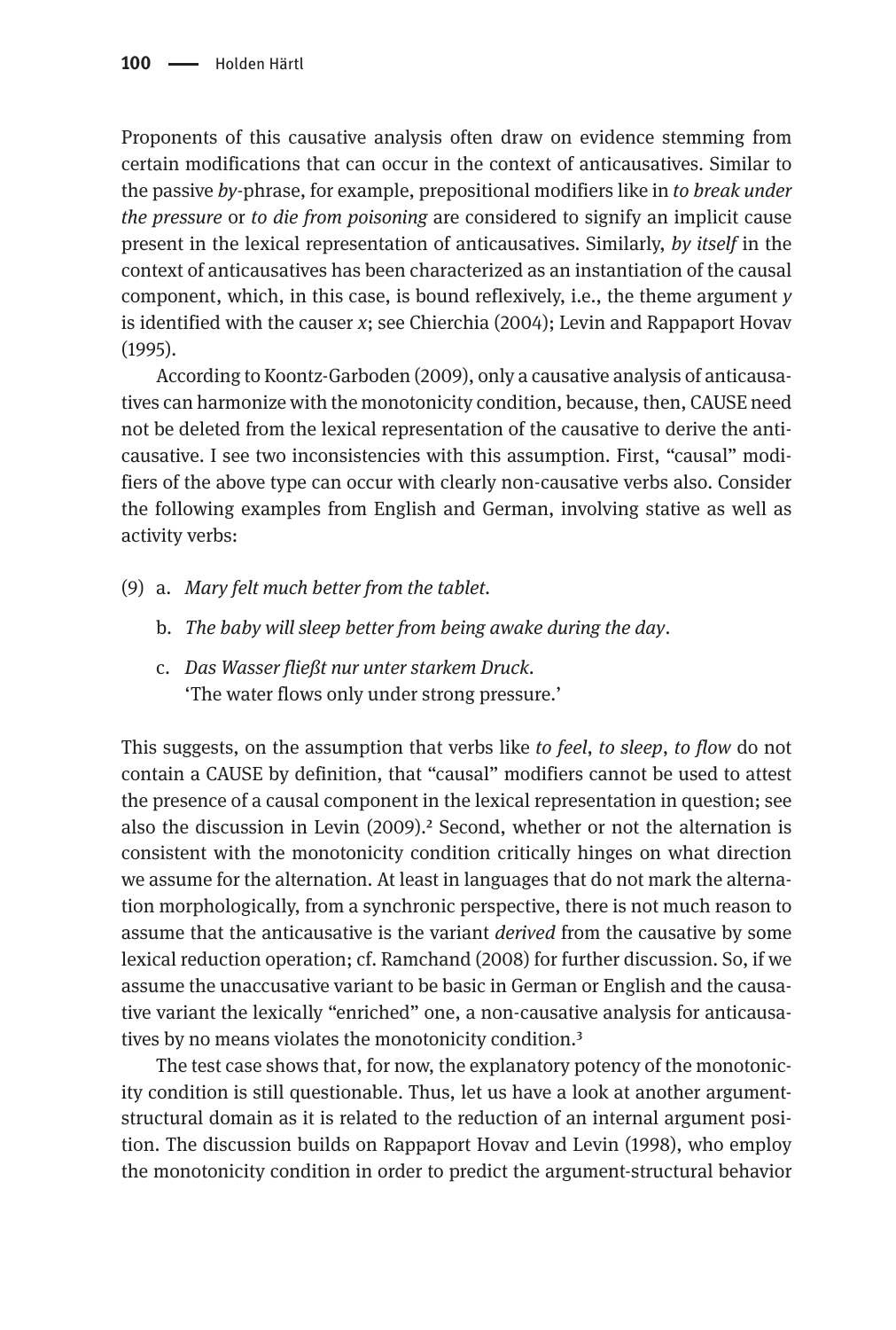of verbs when it comes to reductions or extension of their subcategorization frame.

## **2.2 Argument realizations**

Rappaport Hovav and Levin (1998: 113) introduce an *Argument Realization Condition*, which states that all sub-events in an LSR must be identified by an argument XP in the syntax. This requirement blocks the intransitive use of causative achievement verbs; see (10):

(10) *Tracy broke* \**(the dishes)*. [[ x ACT ] CAUSE [ BECOME [y <*STATE*> ]]]⁴

The explanation implies that the internal argument *y* of *break*-verbs is eventstructurally relevant because it is associated with the second sub-event, i.e., the resultant state, and is thus expressed obligatorily. According to this reasoning, activity verbs like *to sweep* contrast with *break-*verbs in so far as they lexically encode only one event component, i.e., the activity:

(11) *Tracy swept (the floor)*.  $\left[$  x ACT<sub> $\epsilon$ Manner></sub>  $\left]$ 

In *sweep*-verbs, the external argument identifies the activity component and the second argument is associated with the information idiosyncratic to *sweep*-verbs, which is why the internal argument can be omitted. This behavior is consistent with the monotonicity condition on verb argument structure: Verb meaning is built up in a monotonic fashion, i.e., in a way which prevents primitive elements from being eliminated; see Rappaport Hovav and Levin (1998: 103). Consequently, we can observe systematic, monotonically increasing extensions of verb argument structure, which are associated with expansions of their event-structural meaning. For example, a verb like *to sweep* can be used intransitively, transitively, and with a resultative phrase as an instance of an accomplishment reading:

- (12) a. *Tracy swept*.
	- b. *Tracy swept the floor*.
	- c. *Tracy swept the floor clean*.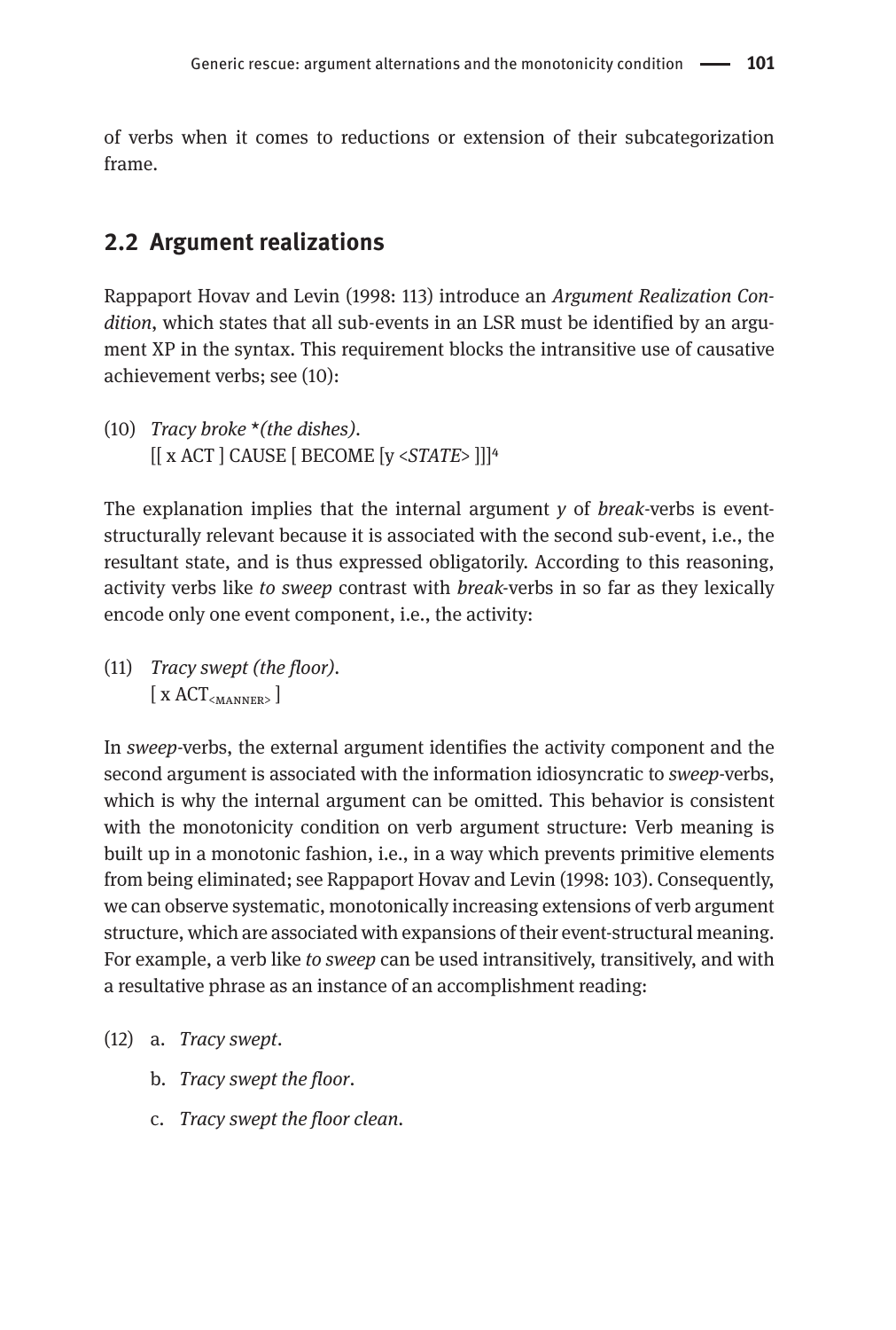This regulation explains, as mentioned above, why causative achievements like *to break* do not allow the deletion of their patient arguments and, furthermore, why lexical accomplishments like *to tidy*, exhibiting the most complex event structure possible, typically do not permit an additional resultative modification:

#### (13) \* *Max tidied the floor clean*.

Although Rappaport Hovav and Levin's (1998) approach has the advantage of specifying the exact nature of the monotonicity condition by implementing an additional Argument Realization Condition, it is again the issue of anticausatives that poses a challenge for the proposal. It assumes that the anticausative variant is associated with the same complex event structure as the causative alternant, see Rappaport Hovav and Levin (1998: 118). This analysis observes the monotonicity condition but violates the Argument Realization Condition, because the condition would predict the CAUSE component to be identified by an argument XP, which, obviously, is not the case with anticausatives.<sup>5</sup>

As can be seen, there is still reason to ask whether the monotonicity condition really provides an adequate tool for predicting the specific argument-structural options verbs can adopt. In the following, I shall examine a number of additional cases as they are related to the contrasts demonstrated in  $(2)-(4)$  above. In particular, I shall reflect upon the theoretical profit we gain from implementing the monotonicity condition as given in (5) in explaining why certain argument-structural modifications can be rescued by a generic reading while others cannot. For this purpose I shall adopt the following hypothesis:

(14) *Hypothesis*

 A verb alternation is licensed under a generic reading if the alternation observes the monotonicity condition in (5).

Based on the discussion above, we are in a position to explicate the monotonicity condition and relate the notion of "truth-conditionally relevant material" in an LSR with event-structural information of a verb complex which must be realized in grammar, i.e., at the level of morphosyntax. To start, let us have a look at intransitive uses of transitive verbs like *to kill* as illustrated in (2a) and (2a') above.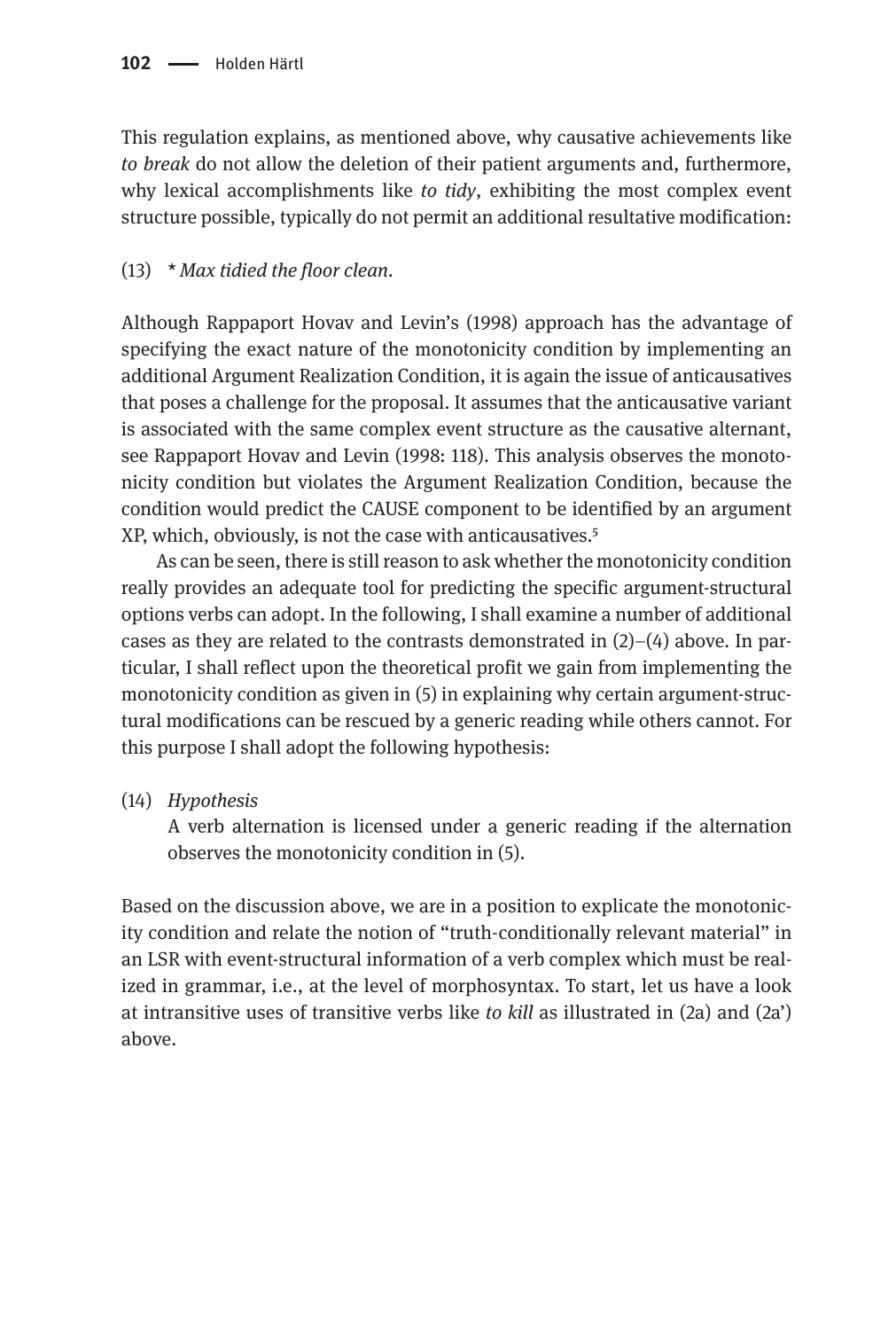# **3 Generic readings and their impact on verb alternations**

## **3.1 The suppression of the internal argument in telic verbs**

Consider the following examples:

- (15) a. \* *The tiger killed today*.
	- a.' *The tiger kills to survive*.
	- b. \* *A large fire destroyed on Monday*.
	- b.' *A large fire always destroys*.
	- c. \* *The new janitor unlocked last week*.
	- c.' *The new janitor just loves to unlock*.

Transitive achievement verbs like *to kill*, *to destroy*, or *to unlock*, and inherently telic transitive verbs in general, do generally not allow the suppression of their internal arguments. In specific contexts, however, a suppression improves noticeably, and a generic context is one of them: The generic, habitual expressions in (15a') and (15b') represent characterizing sentences, which contain kind-referring NPs, i.e., *the tiger* and *a large fire* both denoting a natural class, and (15c') is an example of a characterizing sentence with an object-referring NP as the subject.

How are generic interpretations able to repair an intransitive use in these achievements and render them acceptable? The key to this question lies in a central characteristic of generic expressions: As is known, they "report a kind of *general property*, that is, report a regularity which summarizes groups of particular episodes or facts"; see Krifka et al. (1995: 2); Carlson (1992). This characteristic is sketched in (16):

(16)  $\lambda$ z GENe  $[P(e, z)] \rightarrow [Q(z)]$ 

As an approximation, we can formulate a general rule stating that any verbal complex *P* can be used as a generic expression if some property *Q* can be inferred from it.⁶ This implies that if a plausible *Q* is logically entailed in the expression, it will be "activated" by default for a generic interpretation of the expression. In (17), uttered in a prison, for example, the property *Q* is provided (trivially) by the predicate and its idiosyncratic meaning components:<sup>7</sup>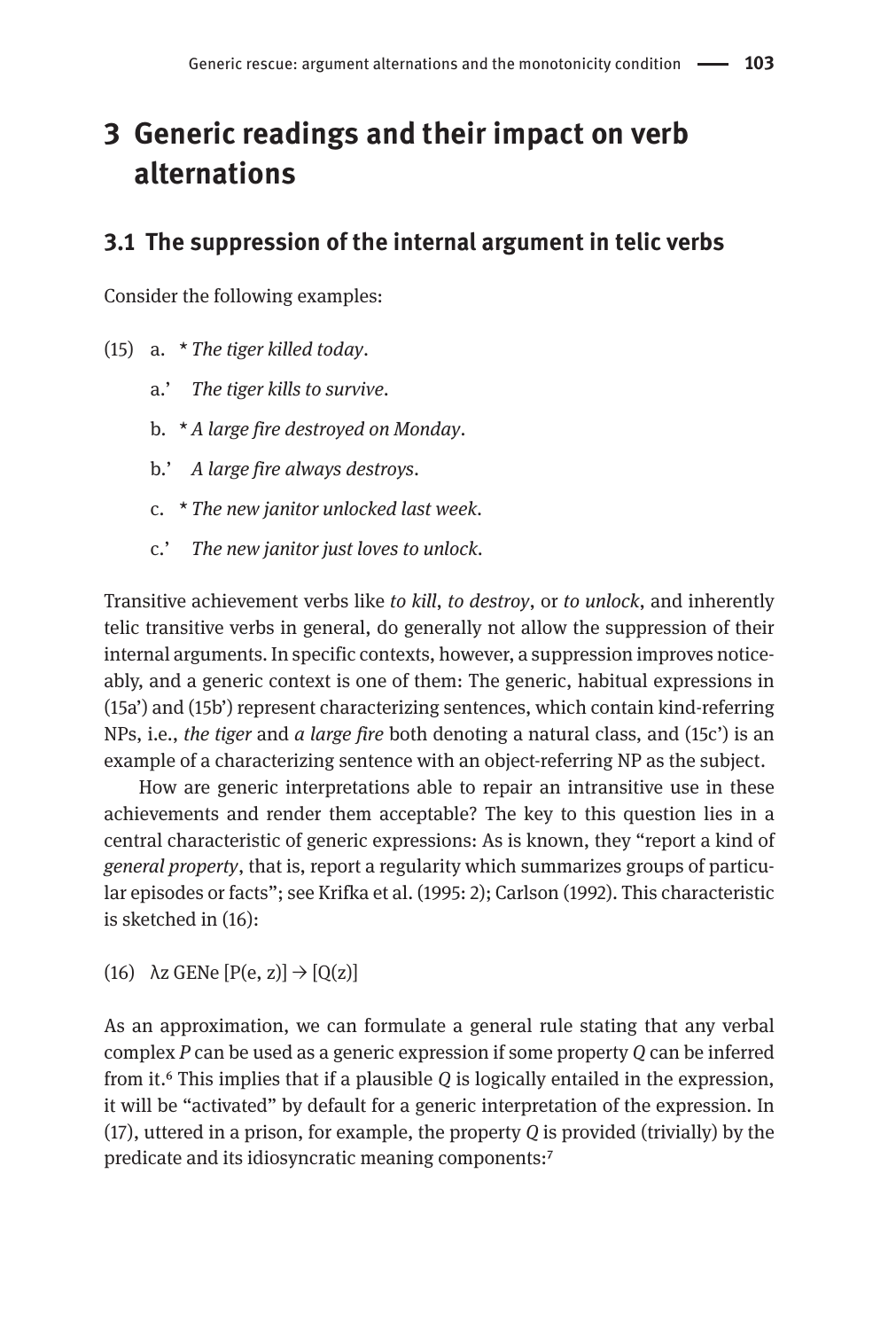- (17) A: *Wer schließt denn hier auf*? 'Who unlocks [i.e., unlocks the cell doors]?'
	- B: *Hauptmann Meyer schließt auf!* 'Captain Meyer unlocks!'
- (18) *to unlock*<sub>GENERIC</sub>  $\lambda$ x  $\exists$ y GENe [CAUSE(e, x, BECOME (OPEN(y)))]  $\rightarrow$  [UNLOCKER(x)]

In an environment like this, Q represents the property of the agent argument *x* to be responsible to unlock something. For the generic interpretation, the internal argument variable *y* is bound existentially, which implies that for any *unlocking*event there is an entity which satisfies the corresponding argument of the predicate. Now we are enabled to pin down the generic repair mechanism for these cases in a more systematic sense: (i) transitive achievement verbs can be interpreted intransitively under a generic interpretation and (ii) for this interpretation the internal argument variable has to be bound existentially to meet the condition in (16).

But what evidence do we have that the internal argument variable is indeed present in the LSR of intransitively realized verbs like *to unlock*? In German there is a particular group of transitive, inherently telic verbs like *abladen* ('to unload') or *unterzeichnen* ('to sign'), i.e., instances of achievements and accomplishments, which can be used intransitively in non-generic contexts also, but only if the referent of the implicit argument can be contextually identified; see Engelberg (2002); Keller and Lapata (1998) for further discussion. Consider these examples:

- (19) a. *Hans fuhr den Möbelwagen vor und Hanna lud ab*. 'Hans drove up the furniture truck and Hanna unloaded (it).'
	- b. *Maria brachte den Vertrag mit und Max unterzeichnete*. 'Maria brought the contract and Max signed (it).'

Likewise, *aufschließen* ('to unlock') can be used intransitively in contextually supporting environments in German:

(20) *Max ging zur Tür und Maria schloss auf*. 'Max went to the door and Maria unlocked (it).'

The suppressed internal arguments in these verb complexes – signified by the bracketed *it* in the English glosses in (19) and (20) – are not just somehow inferred via world knowledge in these constructions; they can even be argued to exhibit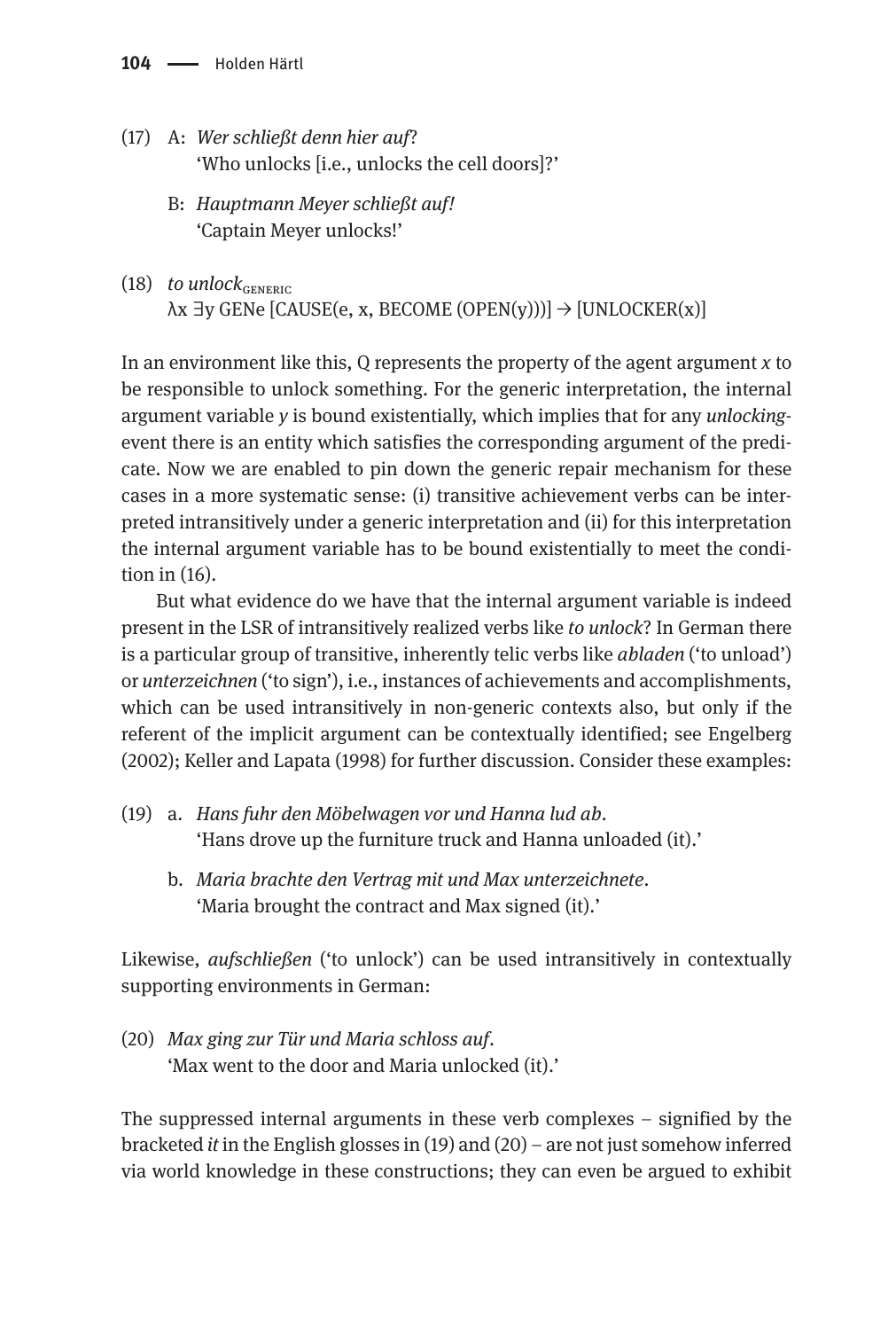definite reference. For instance, we can add a time-frame adverbial like *in ten minutes* to the accomplishment complex in (19a). This is odd with intransitively used activity verbs like *to write* or *to read*, which arguably do not contain a definite implicit entity; cf. Engelberg (2002); Härtl (2008):

- (21) a. *Hanna hat in zehn Minuten abgeladen*. 'Hanna unloaded (some contextually present entity) in ten minutes.'
	- b. \* *Hanna hat in zehn Minuten geschrieben*/*gelesen*. 'Hanna wrote/read in ten minutes.'

According to Jacobs (1993), the implicit internal arguments in the above verb complexes figure as *specific* variables in the LSR whose interpretation is subject to special contextual requirements. Note, now, that the corresponding verb complexes, with a time-frame adverbial, are not very problematic in generic environments either:

(22) a. *Hanna kann in zehn Minuten abladen*. 'Hanna manages to unload (something) in ten minutes.'

These data indicate that the internal argument variable is not deleted semantically here, and we can conclude that the implicit argument  $\gamma$  is indeed present in the LSR of the intransitivized verb complexes in generic contexts.

The proposed analysis of the intransitively realized verbs under discussion meets the requirements of the monotonicity condition: No truth-conditionally relevant material, i.e., an event-structural component or a corresponding argument slot, is discharged in the LSR underlying the respective expressions. Now, the question is raised if we can employ the condition to predict why a similar reduction operation produces an odd expression in non-generic, episodic contexts. Recall the examples:

- (23) a. *The tiger killed \*(some prey) today*.
	- b. *Max broke \*(a vase) this morning*.
	- c. *Mary destroyed \*(her painting) last week*.

Part of the explanation<sup>8</sup> for this effect must be that an episodic interpretation does not easily promote a *property reading*, which could license the suppression of the internal argument. We have argued above that for a generic interpretation a property of some kind needs to be inferred from the predicate, which can be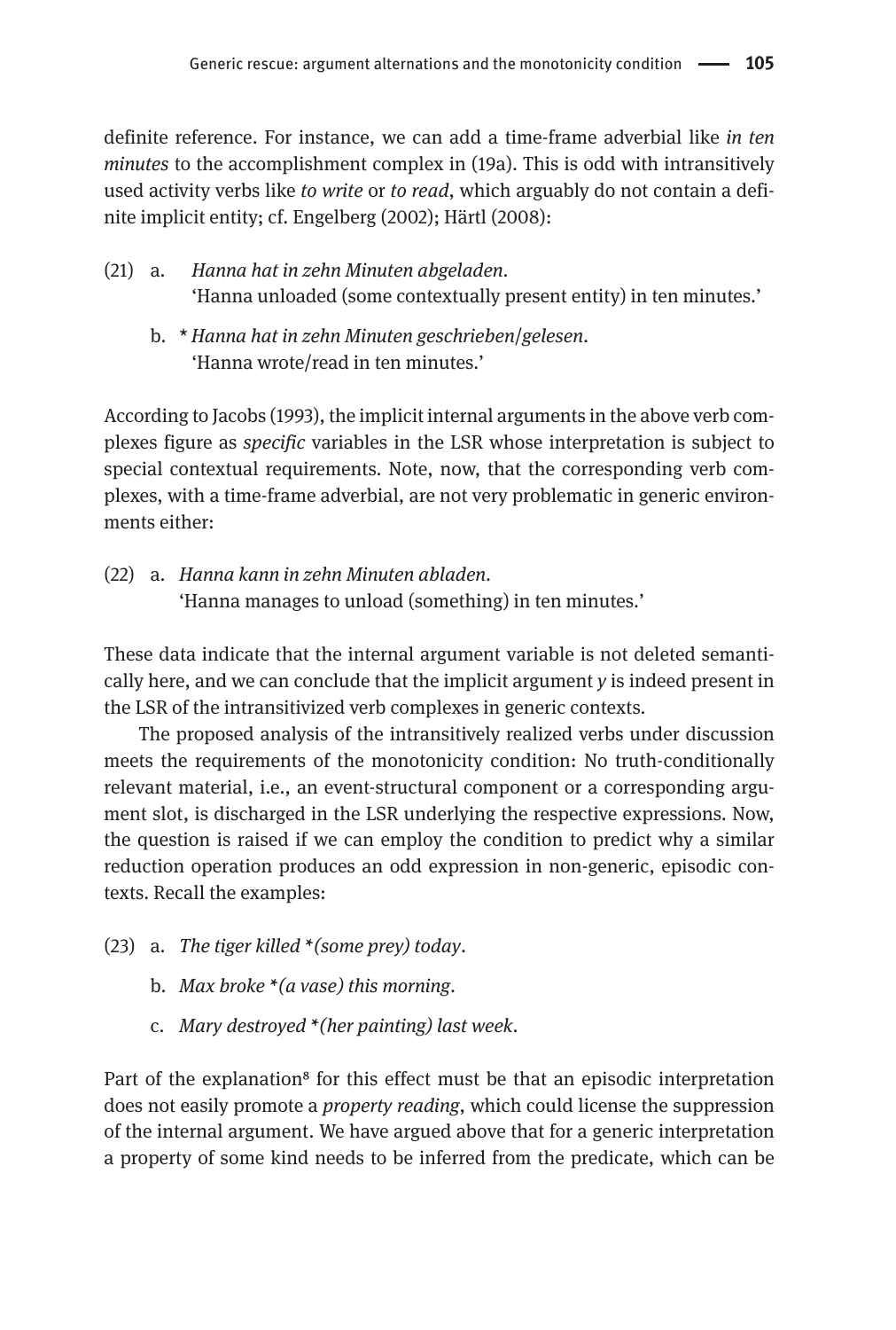considered a precondition for the suppression of the internal argument. The situation is different in episodic environments: Here, inherently telic verbs denote a particular end-point of the event, i.e., a specific result state. So, a truth-value can only be assigned to an episodic, non-generic verb complex of the type in (23) if the argument of this result state can be identified. Thus, from a compositional perspective, the corresponding argument variable cannot be omitted or left implicit because this would violate the truth-conditional requirements holding for inherently telic verbs in contexts which do not promote a property reading.

This compact prose explanation has some interesting implications. First, in contexts which somehow encourage a property reading, constructions like those in (23) should be legitimized even in non-generic contexts. For example, imagine a situational context of an experimental study where different kinds of big cats in a laboratory are medically manipulated in such a way that they are expected not to kill prey. In a context like this, the information that a particular tiger engaged in the activity of killing at a certain point in time whereas, say, the lion did not, indeed has some informational relevance:

#### (24) *The tiger but not the lion killed the first time after three days of medication*.

The potency of property readings and their impact on the interpretation of verb complexes have been observed for other constructions as well in the literature. Maienborn (2008), (2009) examines stative passives in German and observes – contrary to conventional approaches – that practically all verb types, i.e., even non-resultative verbs like *streicheln* ('to pet') or stative verbs like *wissen* ('to know'), accept a stative passive if contextualized adequately:

- (25) a. [uttered in the context of an experimental study on cat fur, testing the different fur care techniques of petting vs. brushing]  *Diese Katze ist gestreichelt.* 'This cat is petted.'
	- b. *Ist die Antwort wirklich gewusst oder einfach nur geraten?* 'Is the answer really known or just guessed?'

These examples show that via pragmatic licensing lexical semantic structures can be adapted profoundly to match contextual requirements. In her explanation, Maienborn employs a function that creates so-called *ad hoc properties* which assist a spontaneous object categorization relevant for certain contextual purposes. Typically, this categorization is based on contrasting sets: For the example in (25a) these are the two sets of cats that (i) have already been petted and those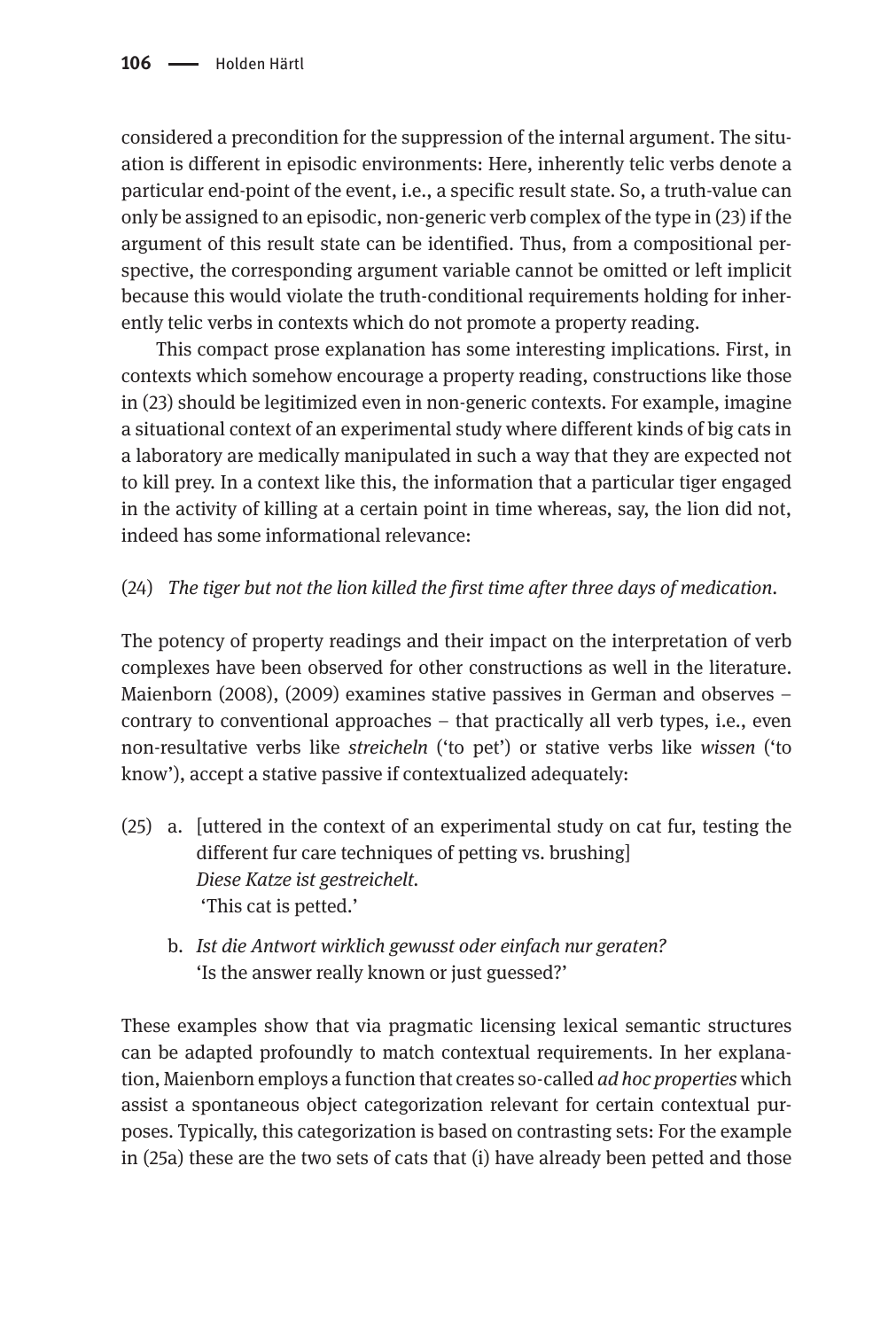that (ii) still need to be petted; and the sentence assigns the subject referent the property of belonging to the former set; see Maienborn (2009). Note that an analogous constellation can be observed in the examples in (15). They all denote a particular property, which is assigned to the subject referent to characterize it against a specific background set: With the sentence *The tiger kills to survive*, the subject referent, as a kind, is set apart from other kinds of animals; with a sentence like *A large fire always destroys* we contrast a particular type of fire with some other, say, a smoldering fire; just like we characterize the new janitor with *The new janitor just loves to unlock* in contrast to, e.g., the old one.

To sum up, whether or not we can infer a property and establish a certain contrast from it plays a central role in the interpretation of the constructions in question, which, in turn, harmonizes with the monotonicity condition. A second implication arising from the above explanation is that verbs which do not allow an existential binding of their internal argument cannot be used intransitively – not even in generic contexts. In the next section I shall look at a subset of stative verbs, of which some show this behavior.

## **3.2 The suppression of the internal argument in stative verbs**

Note that the property reading in (26b) and (26c) does not increase the acceptability of intransitively realized phrases containing an epistemic verb like *to know*, to begin with:

- (26) a. \* *The quiz candidate knew last night*.
	- b. \* *Students from Bavaria always know in the exam*.
	- c. \* *Jim loves to know*.

It seems that the repair mechanism sketched in 3.1 fails: Why can verbs like *to know*, and other stative verbs like *to resemble*, *to own*, *to see* etc., not be used intransitively in any type of context and, in analogy to the semantic format in  $(18)$ , their internal argument not be assigned an existential interpretation?<sup>9</sup>

(27) to know<sub>INTRANSITIVE</sub>  $* \lambda x \exists y$  [KNOW(x, y)]

The answer to this question must imply that, not surprisingly, intransitive *to know* simply is not specific enough to derive a property from it that can be exploited for the categorization of the subject referent. Every human knows something, thus,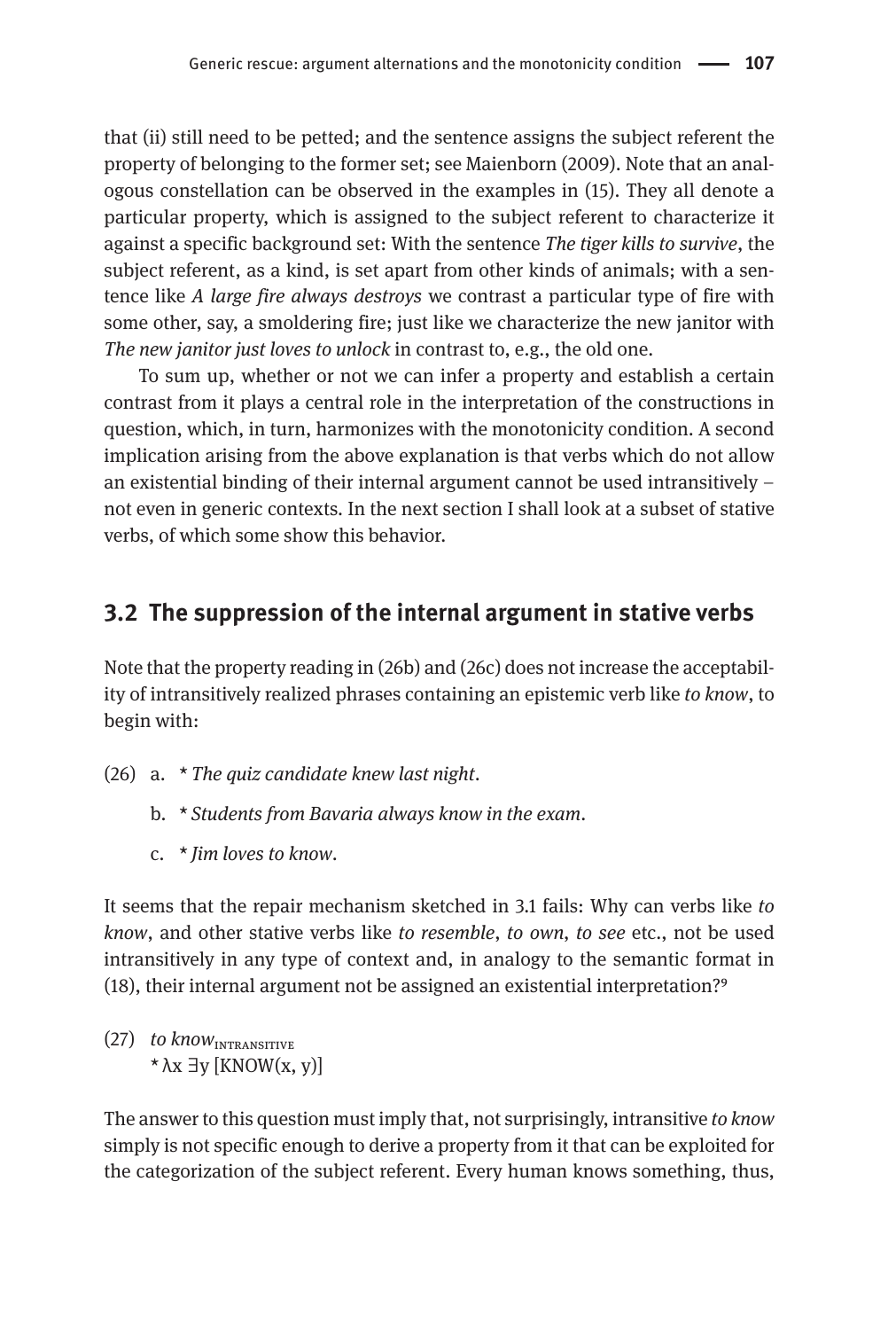a monadic *know* cannot convey enough semantic content to denote a property of the subject referent.

How can we substantiate this thought? As is generally assumed, *to know* is a factive predicate and, as such, imposes a particular truth-conditional requirement on its complement: For *to know S* to be true, *S* itself must be true. Thus, the truth of *S* is presupposed with a *know-*complex and, therefore, must be identifiable and verifiable.<sup>10</sup> This requirement holds for both a sentential as well as an individual complement of *to know*, and it does not hold for non-factive verbs like *to imagine*:

- (28) a. *John knows that Peter is a genius*.  $\rightarrow$  Peter is a genius
	- b. *John knows a famous singer*.  $\rightarrow$  there is a famous singer
	- c. *John imagined a famous singer*.  $\rightarrow$  there is a famous singer

Kiparsky and Kiparsky (1971) relate the presupposition requirement of factives to an important semantic quality of the complement of this type of predicate: Verbs which presuppose their sentential complement to be true also require their individual complements to be *specific*, see Kiparsky and Kiparsky (1971: 366). Consider the example of the factive verb *to ignore* the authors discuss in this context:

(29) a. *I ignored an ant on my plate*.  $\rightarrow$  there was a specific ant on my plate

The assumption is that a non-sentential complement of a factive verb denotes a referentially specific individual, which must be episodically or conceptually accessible. Let us see now how these interpretational qualities correlate with the linguistic facts. First, notice that an indefinite object nominal in the context of *to know*, by default, adopts a specific reading and not a "free choice" reading in the sense of universal *any* (cf. Kadmon and Landman 1993); see (30a). This is evident more clearly in German, where the pronoun *etwas* is ambiguous between the two readings of the indefinite distributive pronoun (*etwas Bestimmtes*, 'something') and the indefinite pronoun (*irgendetwas*, 'anything'): A sentence like (30b) is interpreted naturally in a sense suggesting that Max knows something *particular* with respect to a certain contextual background, e.g., something about a certain secret kept from him, and not just *any*thing at all: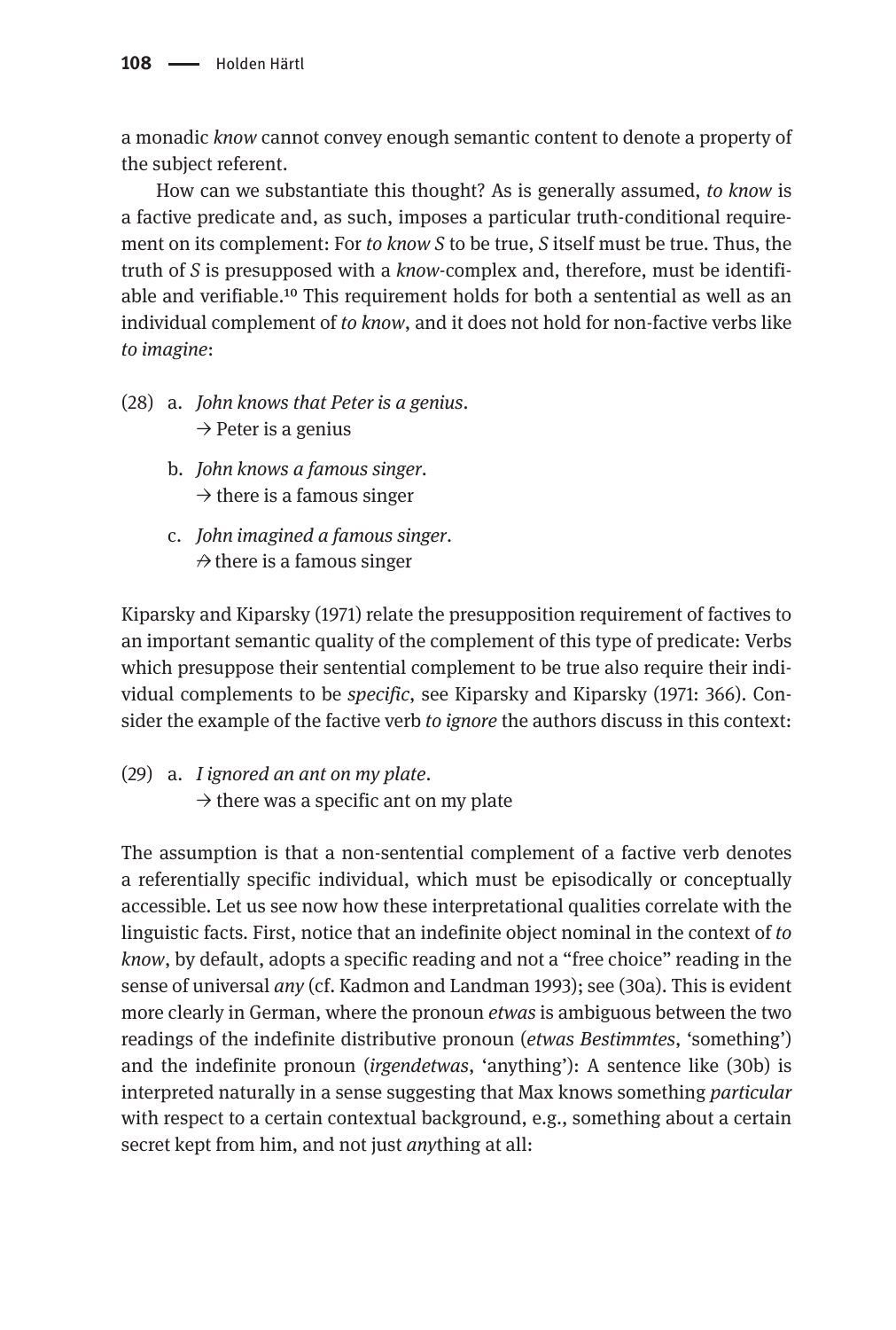- (30) a. *Does Max know something/anything?*
	- b. *Max weiß etwas.* 'Max knows something.'
	- c. *Weiß Max denn irgendetwas \*(über Spracherwerb)?* 'Does Max know anything \*(about language acquisition)?'

Likewise, (30c) shows that *irgendetwas* cannot function as the direct object of *to know* if the ontological domain of the object referent cannot be identified, or at least inferred from the context. This is different with activity verbs like *to drink*, which permit a "free choice" interpretation of the internal argument without problem in contextually underspecified environments:

(31) a. *Hat Max denn irgendetwas getrunken*/*geschrieben*/*mitgebracht?* 'Did Max drink/write/bring anything?'

Further, a negation of the internal argument of *to know* in an adversative sentence produces a (possibly not very strong) contradiction, which again indicates that the corresponding variable in the matrix clause has to be at least somehow conceptually available:

(32) # *Max weiß etwas, aber ich habe nicht die leiseste Ahnung, was das ist.* 'Max knows something but I do not have the faintest idea what it is.'

As can be seen, the internal argument of *to know* is subject to a semantic-conceptual specificity requirement. This property of *y* is provisionally expressed using an operator SPEC in the following LSR:

(33) *to know* λx SPECy [KNOW(x, y)]

We are in a position now to suggest an explanation why an omission of the internal argument *y* is illicit with *to know*. An omission violates the monotonicity condition, because with this type of verb the corresponding argument variable must be identified syntactically in order to ensure a specific reading. Or put in other words: An omitted argument cannot be interpreted specifically. This assumption is borne out by the observation that unrealized internal arguments of activity verbs like *to read* can adopt an *unspecific* reading only, whereas a specific reading can be achieved solely by means of an explicit indefinite nominal; see Bresnan (1982); Jacobs (1993); Schopp (1995) for further discussion: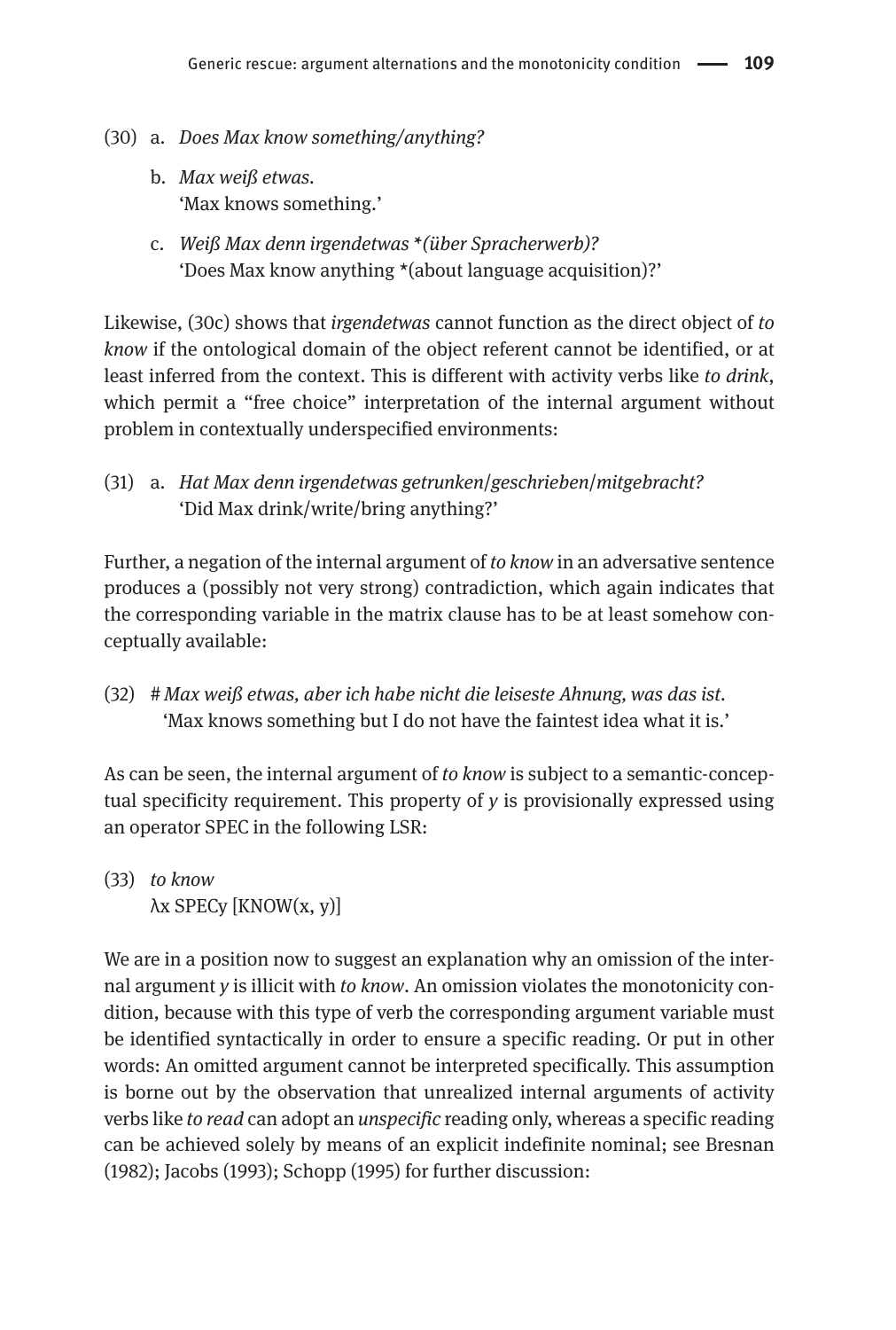#### 110 - Holden Härtl

|  | $(34)$ a. <i>Mary is reading</i> . | $\left[ =$ unspecific internal argument       |
|--|------------------------------------|-----------------------------------------------|
|  | b. Mary is reading something.      | $[$ = specific internal argument possible $]$ |

It can be concluded that leaving the internal argument of *to know* syntactically unrealized renders a reading not consistent with the interpretative directive in (33), which calls for a conceptually specific interpretation of the argument. Under the analysis in (33) elliptic constructions are predicted also, in which an omission of the internal argument is tolerated with *to know*:

#### (35) A: *Max told me that he cheated in the exam.*

B: *I knew!*

In constructions like this, the unrealized argument meets the interpretative requirement described above, because, here, the corresponding referent is conceptually accessible and the argument variable can be assigned a specific reading via a contextual binding provided by A's assertion.

We have made clear now why *to know* cannot be used intransitively: The internal argument variable of *to know* in an intransitive use can adopt an unspecific interpretation only, whereas the truth-conditions of the verb call for a specific reading of this argument. Nothing has yet been said about *to know* in generic environments. Note that not all attitude verbs – i.e., verbs like *to know*, *to regret*, *to believe* etc., which express a mental relation holding between the subject and a proposition – forbid a suppression of their complement. The non-factive attitude verb *to imagine* is an example:

#### (36) *Many of us like to imagine but we have to be realistic.*

In contrast, *to know* does not accept an analogous generic or property reading, see (37a) and (37b), neither in an intransitive nor in a transitive use, see (37c): $11$ 

- (37) a. \* *Many of us like to know.*
	- b. \* *Students from Bavaria always know in the exam.*
	- c. \* *Jim loves to know (the answer).*

The unacceptabilities shown in (37) require an additional explanation which considers the event-structural properties of *to know*. It belongs to a certain type of stative verb, sometimes referred to as Kimian state; see Engelberg (2005); Maienborn (2003). Kimian states, like *to know*, *to resemble*, *heißen* ('to be called'), are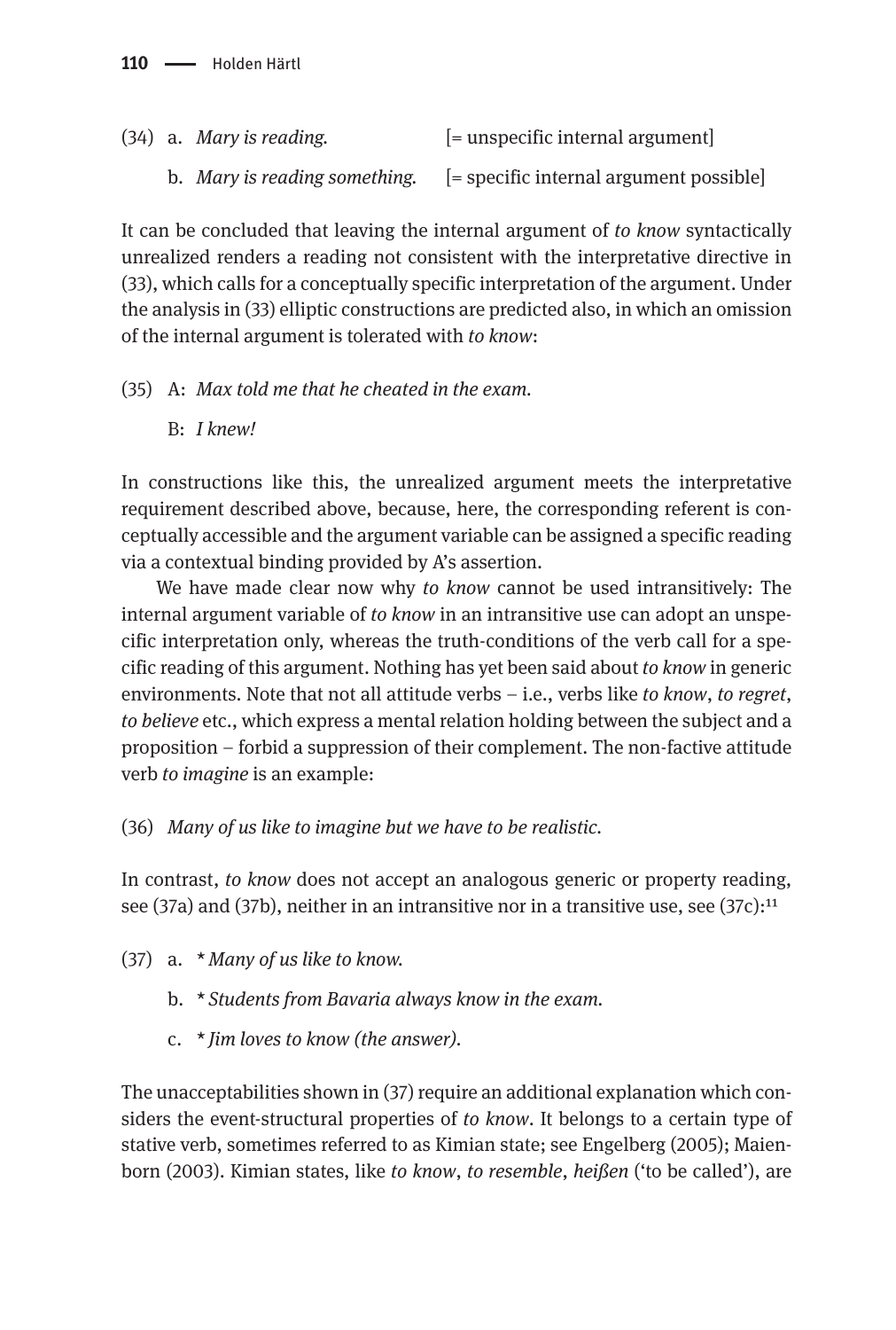strictly non-eventive and, therefore, cannot be realized as a generic expression in the intended sense, i.e., as an expression denoting a sum of episodes. Rather, they are instances of individual-level predicates, which do not supply an event variable; cf. Kratzer (1995). Thus, a generic interpretation, which the constructions in (37) target, would require a non-compositional operation that deletes the stative meaning constant in *to know* to coerce it into an eventive predicate, whose event variable would then have to be bound generically.<sup>12</sup>

This operation is blocked with *to know*. A shift from state to generic event is not generally excluded with non-eventive predicates, though. Consider the following examples:

- (38) a. *I love to love but my baby loves to dance*.<sup>13</sup>
	- b. *Hugh Hefner kocht, isst und liebt für sein Leben gern*. 'Hugh Hefner loves to cook, eat, and love.'
	- c. *Professor Schneider repeats himself ad nauseam and bores to death*.

The examples show that psych-verbs like *to love* or *to bore* can be generics, i.e., they can denote a sum of events and express a general property of the subject referent. At the same time, an omission of the internal argument is licensed. In (38b), for example, *to love* is interpreted as a stage-level predicate thus implying an iteration of *love*-events. This interpretation cannot be achieved with *to know* because when we know something, we usually know it over a continuous period of time, which blocks an iterative reading.

 As can be seen, intransitive *to love* is salient enough to express a property without any reference to a potential theme argument. Supporting evidence comes again from adversative constructions. In contrast to *to know*, with psychverbs of the above type the accessibility of the internal argument referent *can* be negated in an adversative clause. Note the contrast between (32) and (39):

(39) *Max liebt jemanden, aber ich habe nicht die leiseste Ahnung, wer das ist.* 'Max is in love with somebody but I do not have the faintest idea who it is.'

These data suggest an LSR for *to love*, where no truth-conditionally relevant information is deleted in the intransitive use:

(40) *to love* INTRANSITIVE  $\lambda$ x  $\exists$ y [LOVE(x, y)]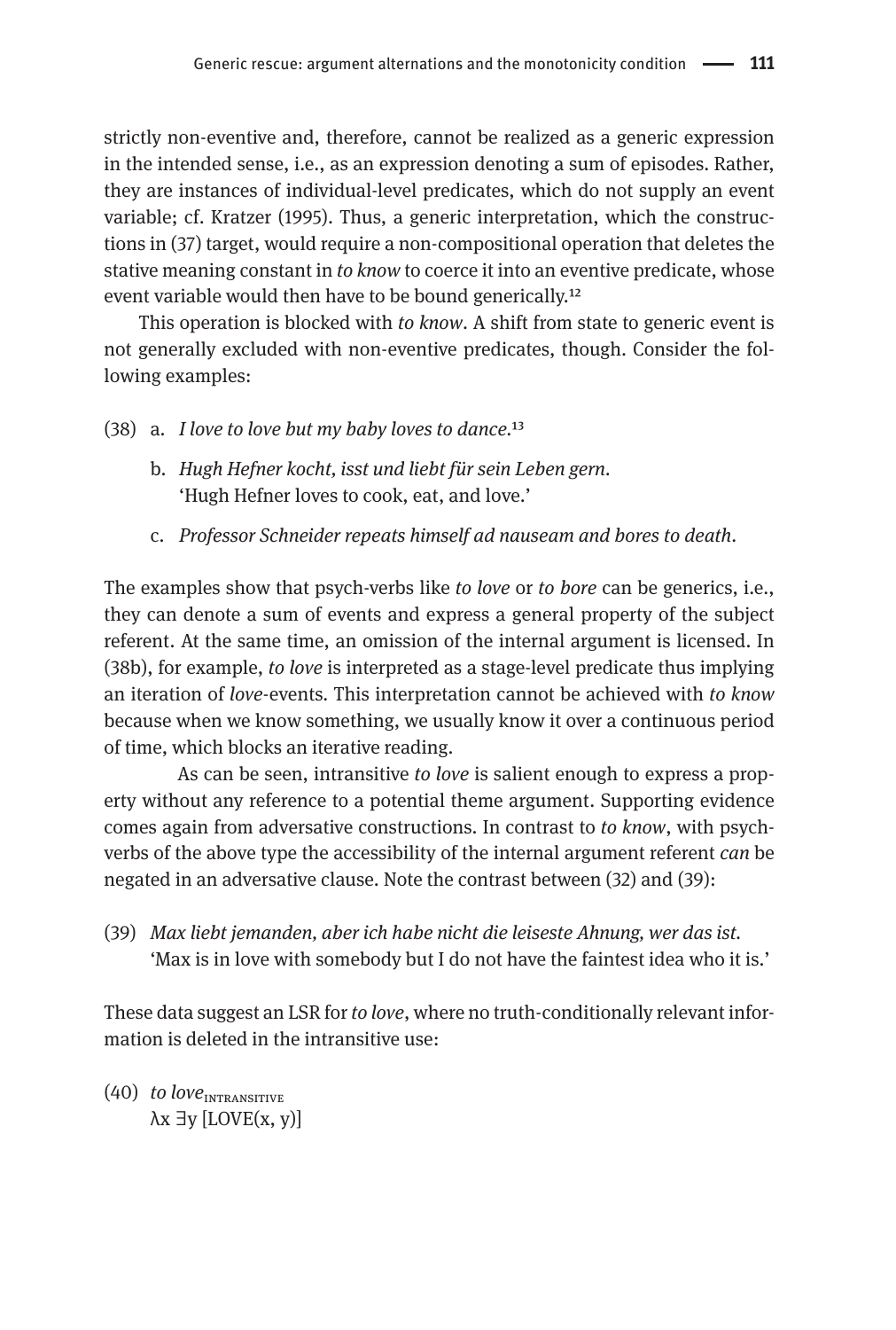The resulting reading parallels the meaning of expressions like *to be in love*, which can easily be used without a theme argument. This is also the reason why some psych-verbs can be used in "anti-generic" expressions, referring to a property for which the condition holds that it was true at least once. *To know*, on the other hand, cannot be used in this construction:

#### (41) *Even people like him have hated /\*known once in their lives.*

To sum up, the reason why (26), i.e., *to know* in an intransitive use, is excluded is twofold: First, *to know* must realize its internal argument because it is subject to a particular specificity requirement, which calls for the object referent to be conceptually accessible. This is different with verbs like *to love*, in which the object can be unspecific and conceptually inaccessible. Second, psych-verbs like *to love*, *to hate* etc. can convey sufficient information about a corresponding property of the subject referent, whereas monadic *to know* does not carry enough information to say something significant about the subject referent. Further, *to know* cannot be used as a generic property because with this type of verb a sum of repeated episodes (i.e., "*know*-events") cannot be conceptualized.

So far, the monotonicity condition accounts for argument-structural options in a principled way not only as an atomic lexical rule but also in systematic interdependence with the syntactic and pragmatic interfaces. To further elucidate this, I shall explore another area in the following section, where this interplay is particularly manifested.

## **3.3 Middles and the generic interpretation**

The following examples show that in specific contextual configurations, otherwise unacceptable middle constructions $14$  can again increase in acceptability. Consider these examples from German:

- (42) a. \* *Dieses Obst kauft sich einfach prima*. 'These fruit buy simply swell.'
	- b. *Frisches Obst vom Markstand: Das kauft sich besser ohne Abgase, finden*  die Grünen.<sup>15</sup> 'Fresh fruit from the market stall: It buys better without exhaust fumes, the Greens believe.'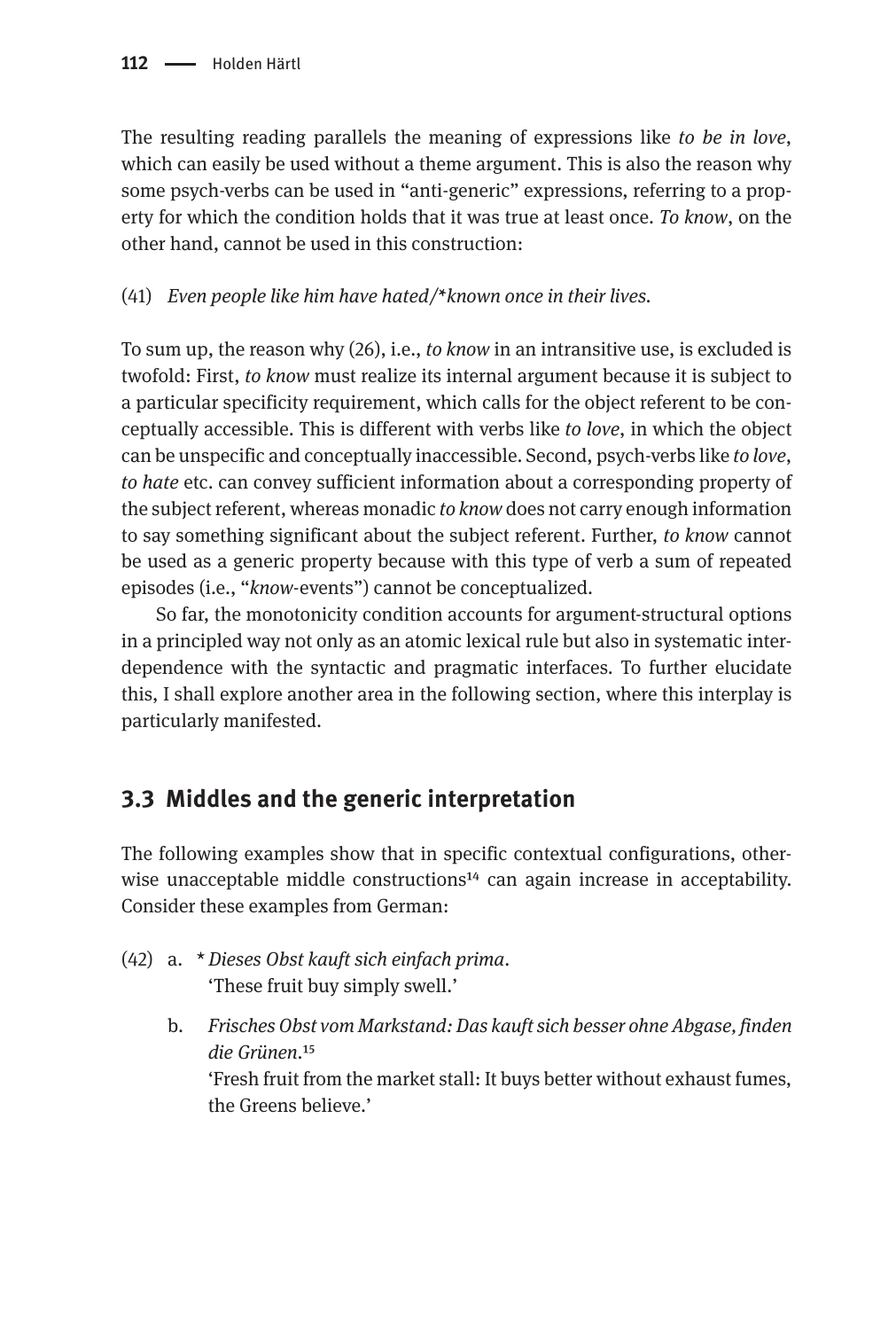c. *Manolo-Blahnik-Schuhe kaufen sich bei Harrods einfach besser als bei Ebay*. 'Manolo Blahnik shoes simply buy better at Harrods than on Ebay.'

Other verbs, however, cannot enter a middle alternation, no matter how suggesting the context may be:

- (43) a. \* *Die kleine Mia lehrt sich schwer*. 'Little Mia teaches with difficulty only.'
	- b. \* *Schüler aus Problemfamilien lehren sich wirklich schwer*. 'Students from problem families really teach with difficulty only.'

To begin with, let us consider a central semantic condition, which middle constructions are subject to in languages like English and German: Middles canonically involve an agentive entity, cf. Ackema and Schoorlemmer (2006); Fagan (1992); Roberts (1987), where the term "agentive" must be understood in a more general sense. It simply indicates that an entity must be contained in a middle which can somehow *evaluate* the event described, where the evaluation function is typically expressed by means of adverbs like *well* or *easily*. Therefore, verbs like *finden* ('to find') or *hinfallen* ('to fall'), which do not entail an agentive / evaluative component in their default semantics, are somewhat odd in a middle construction:

- (44) a. \* *Der Hundert-Euro-Schein fand sich gut*. 'The 100-euro note found easily.'
	- b. \* *Auf dieser Treppe fällt es sich ohne Schmerzen hin*. on these stairs falls it REFL without pain down  *Intended meaning*: 'One falls without pain on these stairs.'

In contexts that promote a generic reading, however, these verbs can be used as middles without much ado. For example, in (45a) an alternative reading of *finden* ('to find') is evoked, which implies an intentional search for something:

- (45) a. *Pfifferlinge finden sich am besten unter Nadelbäumen*. 'Chanterelles find best under conifers.'
	- b. *In weichem Schnee fällt es sich leichter.* in soft snow falls it REFL more easily [Intended meaning: 'In soft snow, one falls with less pain.']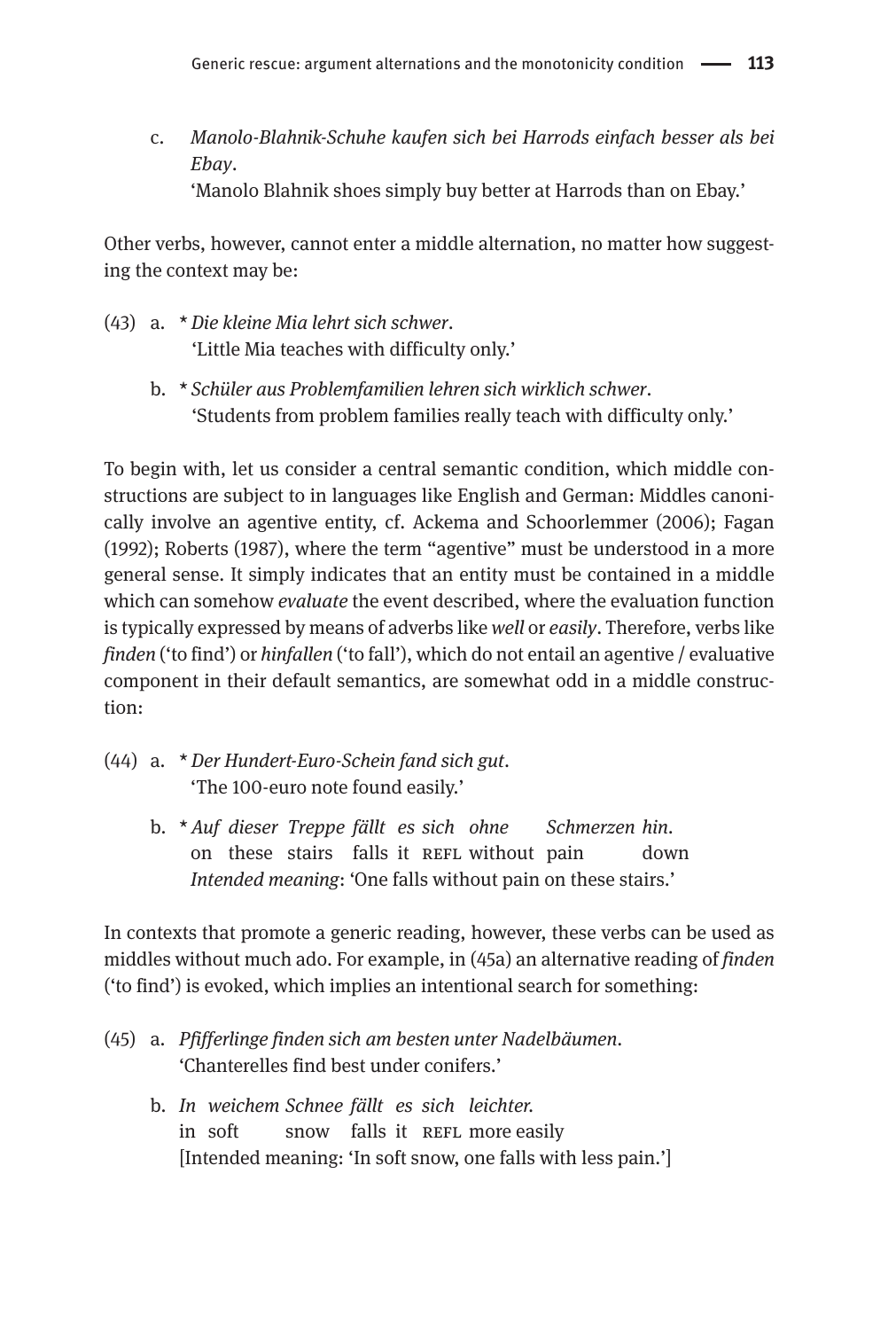c. *Besoffen fällt es sich leichter vom Stuhl*. drunk falls it REFL more easily off the chair [Intended meaning: 'If drunk, one falls off a chair with less pain.']

In (45a), for example, the generic interpretation is related to the NP *chanterelles*  denoting a kind of a subordinate level category of mushrooms and a particular property associated with this kind, i.e., its prototypical location. The explanation for the contrast between (44) and (45) must imply that middles themselves function as generic sentences, thus, via the generic embedding involving kindreference as in (45), the genericity characteristic inherent in middles can be realized. In agreement with the monotonicity condition, the property reading in (45) triggers an evaluative entity to be deduced by means of a pragmatic inference: *To find mushrooms* presupposes *to look for mushrooms*, which, in turn, contains an agentive role with which the evaluative function sketched above can be associated. Likewise, *to fall in soft snow* relates conceptually to somebody, who, say, skis and for whom falling is something to be handled as comfortably as possible. Something similar applies to (45c).

As can be seen, the interpretation of a generic property can assist the pragmatic deduction of an evaluative entity, thus facilitating the linguistic adequacy of the constructions under discussion. In a parallel fashion, kind-reference of the subject NP can foster the acceptability of verbs like *to buy* in a middle construction. Recall the examples in (42b) and (42c). Why do they exhibit increased acceptability in comparison to the one given in (42a)? Part of the answer lies again in the genericity requirement middles are subject to. With punctual verbs like *to sell*, *to kick*, *to shoot* etc., the default middle semantics implies a quantification over event instantiations, from which a certain property of the subject referent can be deduced. This means that a collection of identical episodes needs to be semantically construed with middle VPs like *NP sells*/*kicks*/*shoots easily*. Note that the requirement for a middle to support this "iterated event" reading arises only with punctual verbs.<sup>16</sup> Durative verbs, like *to read, to build, or to complete* are not subject to this requirement; compare *This book reads easily* and *This book sells easily*. Therefore, a durative verb like *erwerben* ('to acquire'), which is conceptually fairly similar to *to buy*, accepts a middle with significantly less difficulty:

(46) *Dieser Leistungsschein erwarb sich ohne große Mühe*. 'This graded credit acquired without much effort.'

We can explain now why (42a) is out. *To buy* is a punctual verb but it cannot naturally satisfy the semantic requirement posed by this type of middle: *To buy*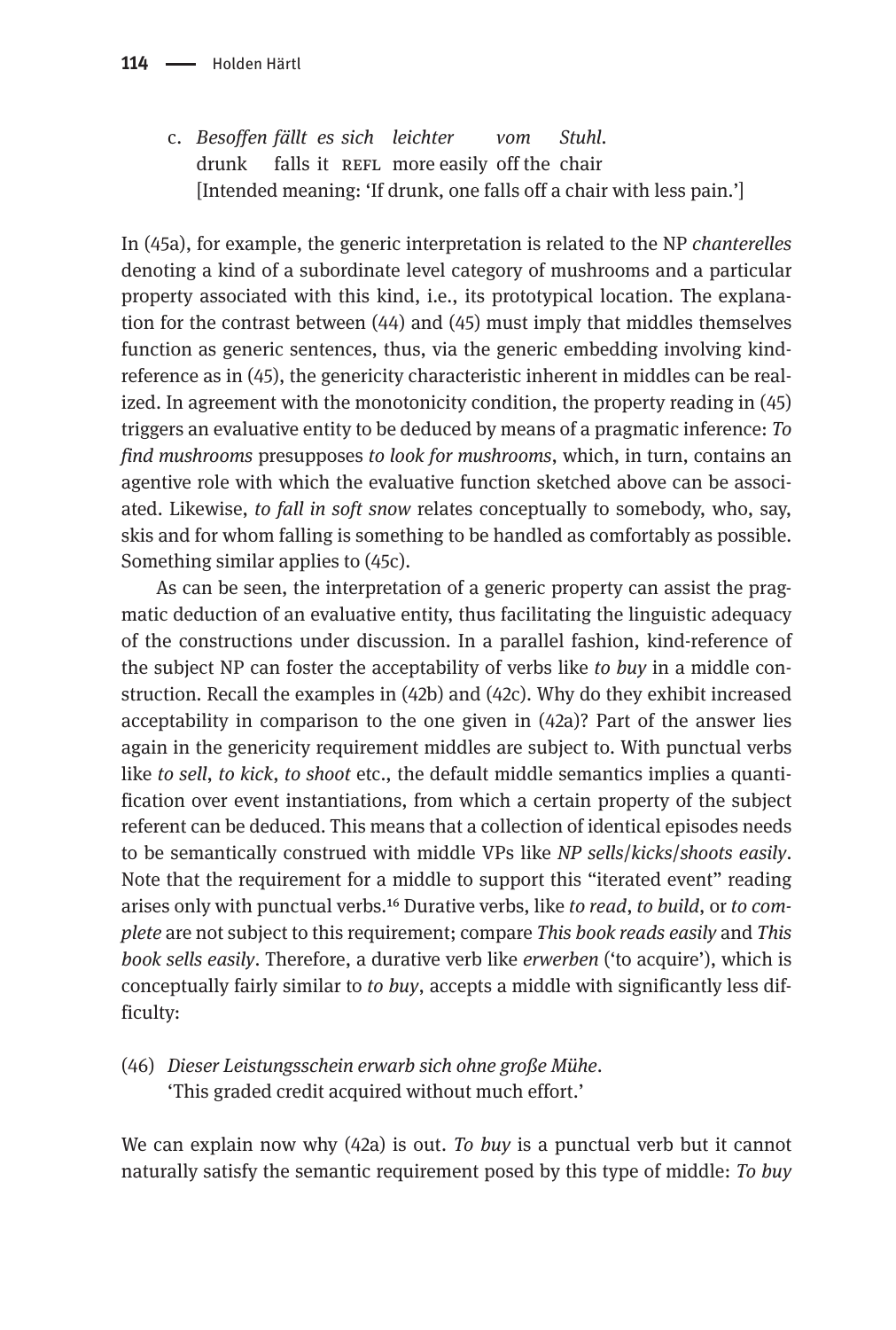*these bananas*, in its default interpretation, can only refer to a singular event, whereas the respective middle calls for an iteration of *buy-*events. Thus, as soon as contextual information supports the "iterated event" reading, the construction improves. This can be seen in (42b) and (42c), where the required interpretation is achieved via the kind-referring subject NPs *fresh fruit* and *Manolo Blahnik shoes*, which, as natural classes, can figure as themes of plausibly iterated instances of *buy-events; cf. Steinbach (2002: 273) for a related analysis.*<sup>17</sup>

However, this cannot be the entire story. Note that the sentences in (42b) and (42c) both involve a contrast between sets of ontologically plausible alternatives. In (42b) this is the contrast between buying fresh fruit with and without exposure to exhaust fumes, just like in (42c) a contrast between buying expensive shoes at a nice place like Harrods and a less pretentious internet auction is evoked. As mentioned above, a middle attributes a generic property of some sort to an entity. Crucially, this semantic condition can be fulfilled by contrasting and thus focusing on a particular conceptual characteristic of the entity, i.e., the fruit and the shoes in (42b) and (42c). We can conclude that establishing a contrast with specific alternatives licenses the construction of an ad hoc property, which, in turn, satisfies the semantic condition for middles to express a generic property. Thus, the contrast relation serves as a contextual anchor for inferring a communicatively salient property, i.e.,  $Q$  in  $(47):^{18}$ 

(47) *to buy*<sub>MIDDLE</sub> λy ∃x GENe [WELL-BUY(e, x, y) & WITHOUT-FUME(e) & CONTRAST(Q(e), Q'(e))] (fresh fruit)  $/ Q =$  "with exhaust fumes" /

The suggested analysis parallels a related proposal put forward in Maienborn (2008), (2009) in her investigation of adjectival passives; see also section 3.1 above. For our purposes, the idea is that the context in (42b) and (42c) provides an appropriate contrast relation, which is exploited for the interpretation of the middle, because the middle predicate can attribute a certain property to some entity only if this property contrasts with some other. Consider the examples in (48), which illustrate some potential contrast relations involved in middles sentences:

- (48) a. *This book reads easily.*  $\rightarrow$  some other book does not read easily
	- b. *The wall paints easily.*  $\rightarrow$  the floor does not paint easily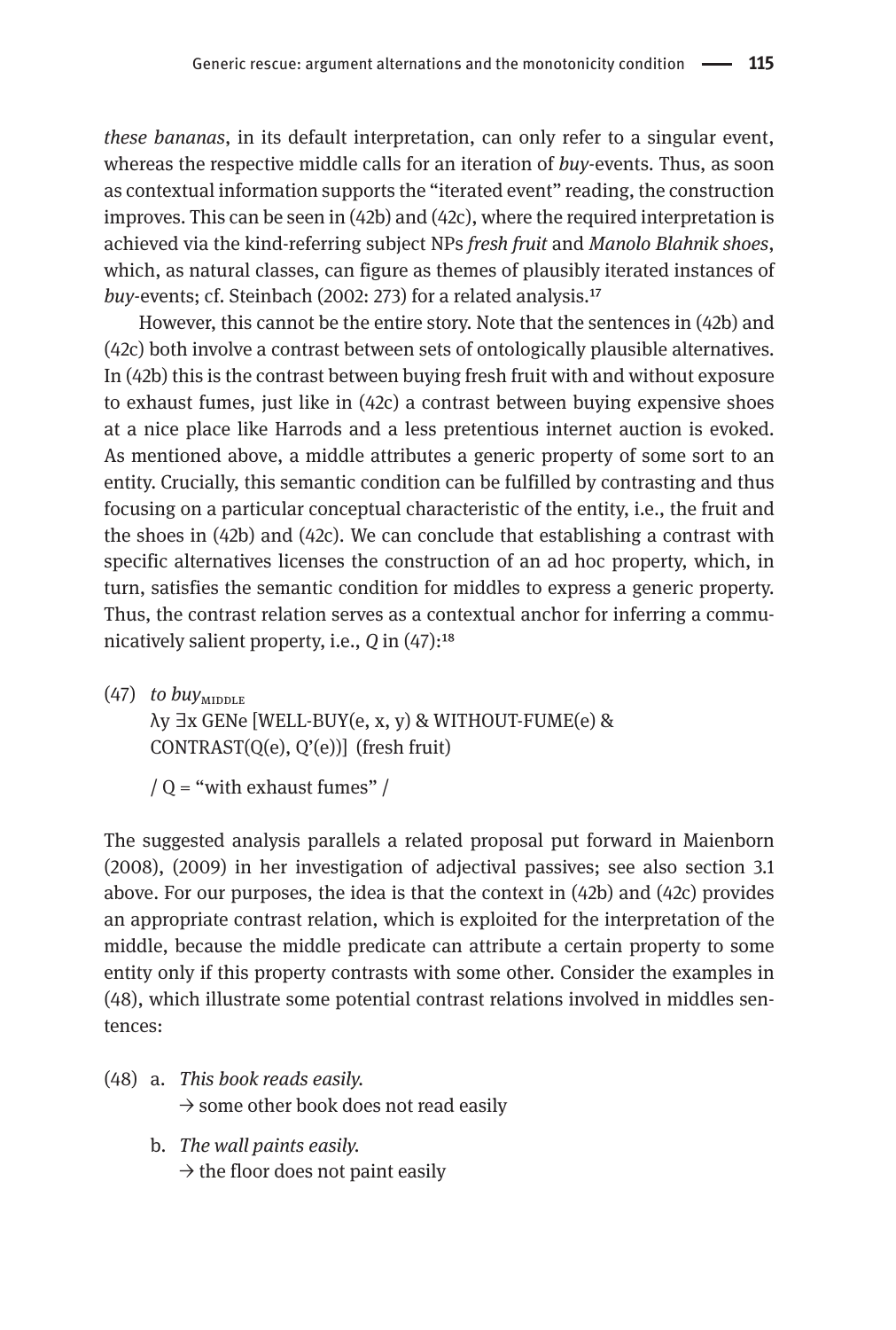c. *My new skirt irons nicely.*  $\rightarrow$  the old one does not iron nicely

Brandt (2009) coined the notion of "verkappter Vergleich" ('comparison in disguise') to describe the contrast directive present in middles. According to Brandt, middles express a comparison of the subject referent with the natural class this referent belongs to; see also Dowty (2001) for a related approach. For example, *this book reads easily* can only be interpreted against the background of a comparison between *this book* and the natural class of books. The critical point about middles is, says Brandt, that their semantics is based on a contradiction: The subject referent is attributed a particular property (e.g., to be read easily) which is distinct from the prototypical characteristics of the corresponding natural class; and it is the modal interpretation of middles (*can* be read easily) which resolves this contradiction.

Taken together, the above insights provide us with a simple explanation why sentences like (42b) and (42c) are better than (42a): The former support a contrast relation in a transparent way whereas the latter does not. Further, only with a kind-referring subject, as in (42b) and (42c), a verb complex containing *to buy* can satisfy the requirement for punctual verbs to support an "iterated event" reading with a middle. The question remains why some middles resist improving even in environments which strongly promote these semantic characteristics. Stative verbs show this behavior, to begin with:

- (49) a. \* *Dolly Parton does not resemble easily*.
	- b. \* *The answer to this question does not know easily*.
	- c. \* *Gundula Geißböcker heißt es sich nicht einfach*. Gundula Geißböcker calls it REFL not easily [Intended meaning: 'It is not easy to be called Gundula Geißböcker.']

This effect is easy to explain. The verbs in these examples are instances of individual-level predicates, which do not contain an event variable; cf. Carlson (1977); Kratzer (1995). However, middles, because of their generic character, require their verb to be eventive, which would trigger a non-monotonic deletion of the stative component inherent in these verbs; see Condoravdi (1989) and Zwart (1998). Thus, the alternation is blocked in these cases. A somewhat different kind of explanation is needed for unacceptable constructions containing psych-verbs: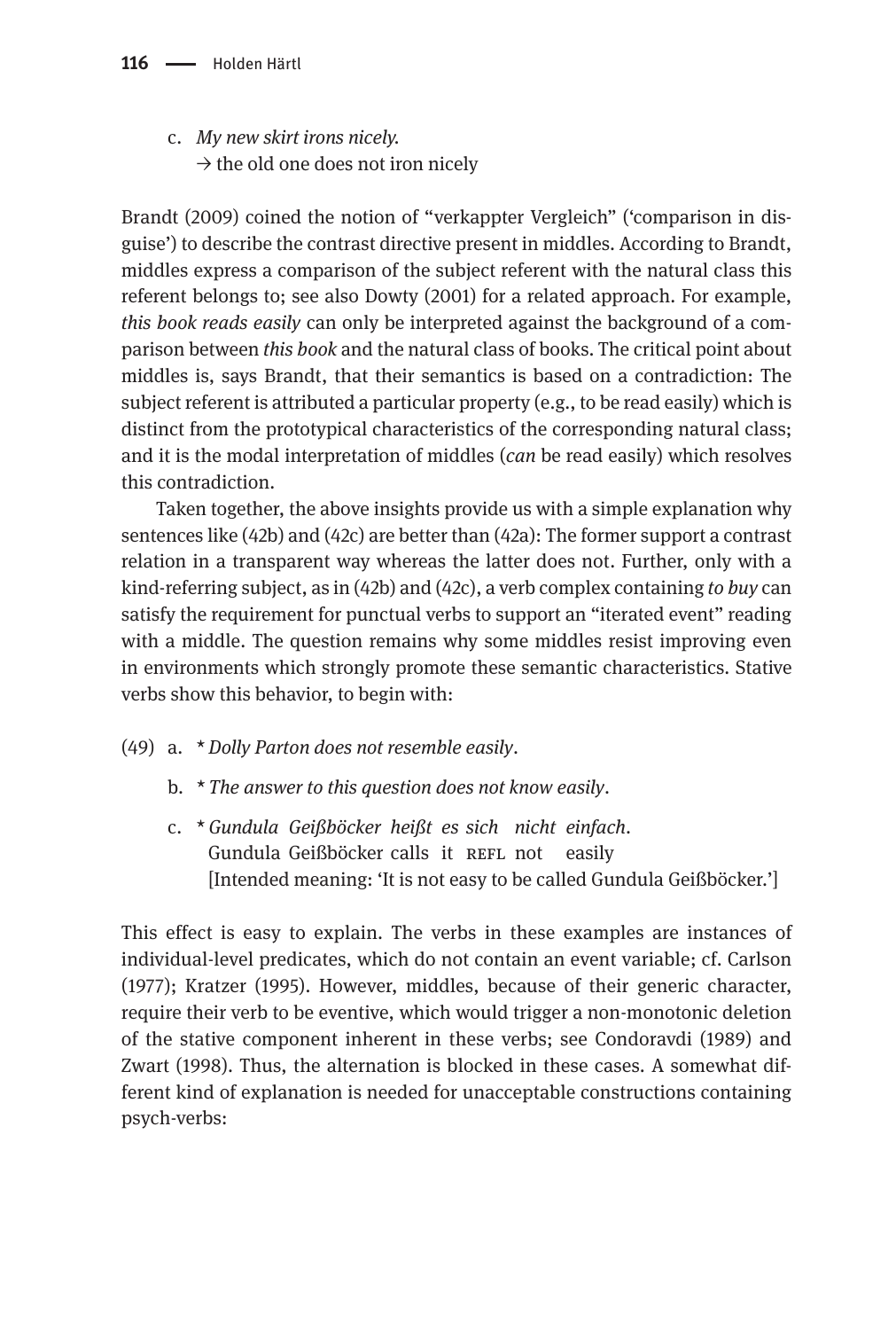#### (50) a. \* *Math homework does not love easily*.

#### b. \* *An iPhone hates with difficulty only*.

We have learned in section 3.2 that verbs like *to love* and *to hate* represent stative verbs, which can be coerced into an eventive semantics. This eventive potential of psych-verbs also explains why the past tense in, e.g., *Bill hated the iPhone* does not give rise to a "lifetime effect", which is a test for individual-level predicates: The sentence does not entail the ceasing of existence of the subject referent *Bill*; compare *She was called Gundula Geißböcker*.

So, if psych-verbs do not feature as individual-level predicates, why are they not acceptable as middles as is demonstrated in (50)? We have two options to explain the ungrammaticality. First, we could relate it to the fact that with psychverbs an evaluative modification, as is typical of middles, is blocked. This reasoning, however, is questioned by the existence of active paraphrases like in (51), which allow an evaluation of a psychological state, namely by means of the attributes *hard* and *easily*:

- (51) a. *It is hard to hate this guy*.
	- b. *This song can be loved easily*.

So, in principle, psych-verbs of this type tolerate an evaluative modification. An alternative explanation for the ungrammaticality in (50) could imply that verbs like *to love*, *to hate*, *to fear* etc. resist an existential binding of their experiencer role, i.e., their external argument. Jaeggli (1986) formulated a constraint stating that if a complement of a verb is unaffected, as is the case with experiencer-subject verbs, the external argument must be syntactically realized. Accordingly, a verb like *to love* cannot enter a middle. This could explain also why experiencerobject verbs like *to frighten*, which do involve a complement affected by the verbal action, enter middle constructions of the following type with less difficulty:

- (52) a. *Max does not frighten easily*.
	- b. *Mary bores easily with most toys*.

Jaeggli's affectedness constraint, however, is challenged by the vagueness of the notion "affectedness" and, furthermore, by the presence of various middles involving unaffected themes as in *Nursery rhymes learn easily*, which are incorrectly predicted to be excluded by the constraint, see Marelj (2004) for further discussion. An additional problem for the constraint is the felicitous passiviza-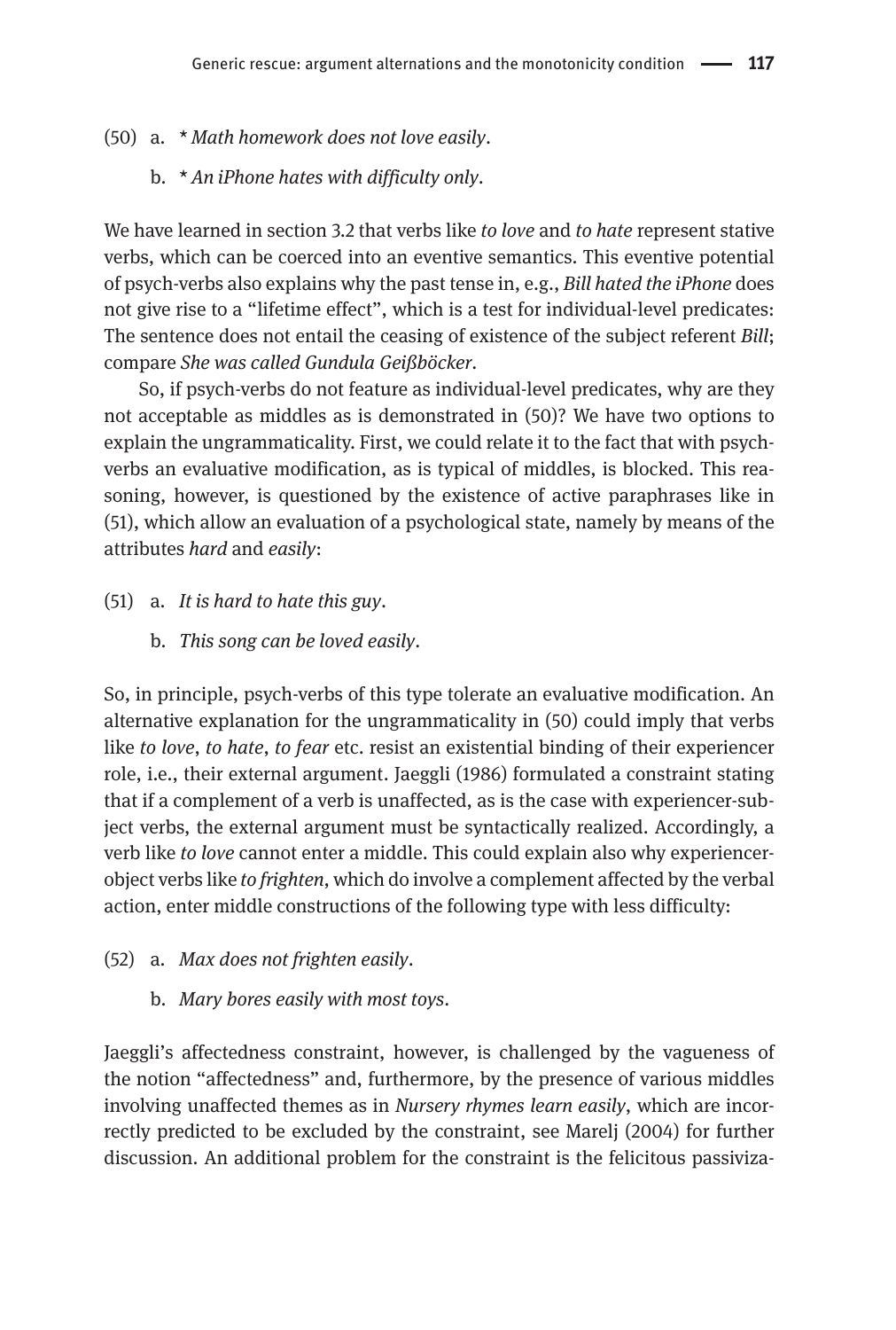tion of experiencer-subject verbs as in *He is loved*, which also leaves implicit an external role. The issue cannot be solved here. It requires a deeper analysis of the argument-structural properties of psych-verbs, which is beyond the scope of this paper. The examples in (50), however, illustrate that pragmatic intervention in the domain of lexical semantics has to adhere to certain rigid grammatical regulations, which limit contextual adjustment and determine specific realization options. Another instance of such a "hard" constraint is given in (43), repeated here for the sake of convenience:

- (53) a. \* *Die kleine Mia lehrt sich schwer*. 'Little Mia teaches with difficulty only.'
	- b. \* *Schüler aus Problemfamilien lehren sich wirklich schwer*. 'Students from problem families really teach with difficulty only.'

Why does the generic environment in (53b), i.e., the kind-referring subject NP, not render the construction any more acceptable than (53a)? Focusing on thematic structure, Hoekstra and Roberts (1993) argue that (English) middles cannot promote a goal argument to be realized as subject, i.e., *little Mia* and *students from problem families* in (53). This explanation, however, is questioned, at least for German, by the verb *unterrichten* ('to instruct'), which is semantically equivalent to *lehren* ('to teach') but permits its goal argument to be realized as the middle subject without problem:

- (54) a. *Die kleine Mia unterrichtet sich schwer*. 'Little Mia instructs with difficulty only.'
	- b. *Schüler aus Problemfamilien unterrichten sich schwer*. 'Students from problem families instruct with difficulty only.'

Further, causative verbs like *bestreichen* ('to paint') or *beschenken* ('to present'), which both involve a (locative as well as recipient) goal argument, do not resist the middle alternation in German:

- (55) a. *Gebeiztes Holz bestreicht sich leichter mit Ölfarbe*. stained wood paints REFL more easily with oil paint b. *Kleine Kinder beschenken sich einfach*.
	- little children present REFL easily 'It is really easy to make a present to little children.'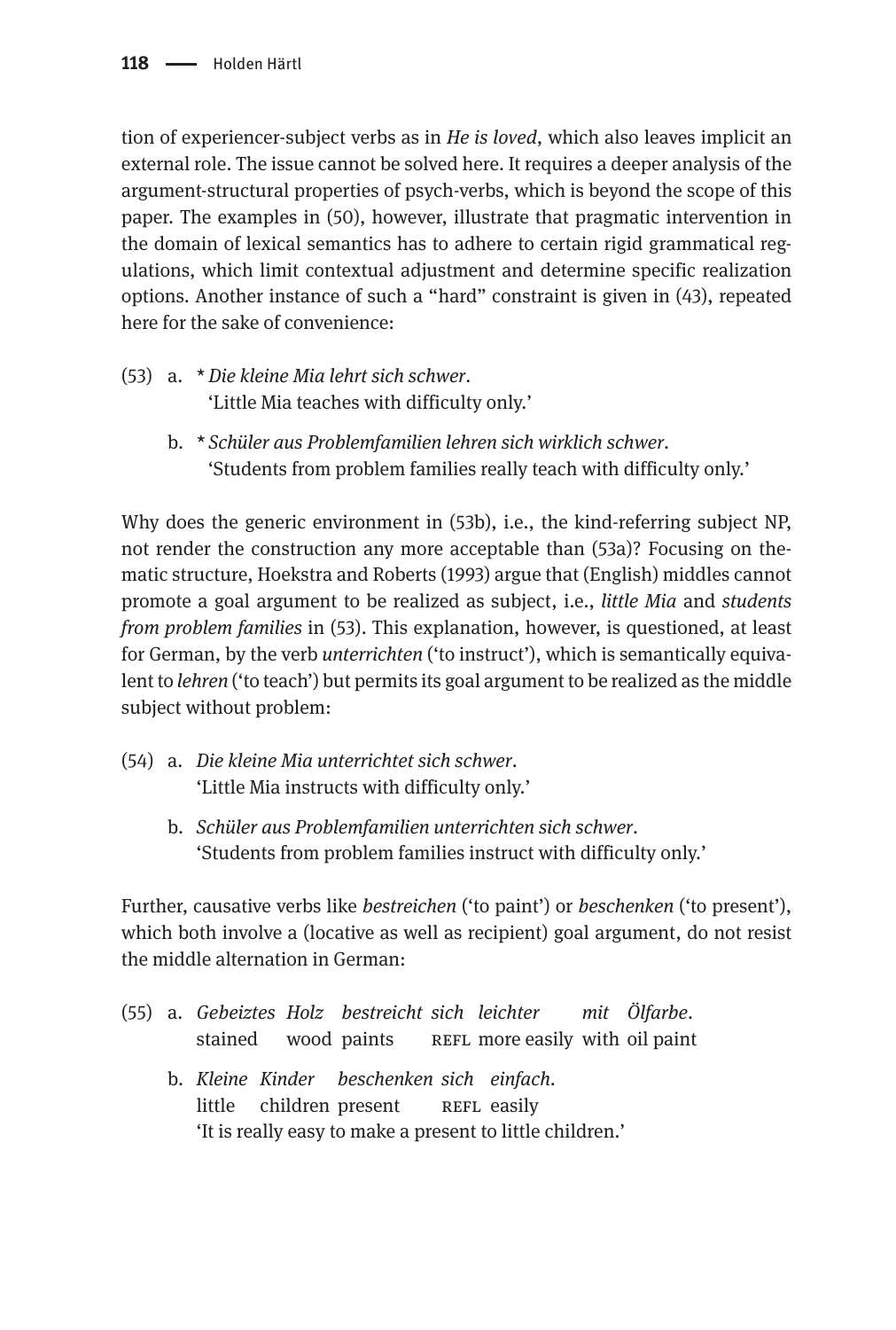As these examples illustrate, goal arguments can be realized as middle subjects in German and the explanation for the ungrammaticality shown in (53) must lie somewhere else. An alternative explanation comes from Fagan (1992). She argues that, in general, ditransitive verbs cannot be used as middles, which would exclude *to teach* from the middle formation. However, as has been observed elsewhere in the literature, this condition is also too strong; see Marelj (2004) and Steinbach (2002) for a detailed discussion. For instance, it is challenged by the existence of felicitous German middle constructions based on ditransitive verbs like *stellen* ('to put') or *geben* ('to give') as shown in (56) as well as *abfragen* ('to test'), which involves two accusative objects just like *lehren*; see (57) and (58):

- (56) a. *Design-Möbel stellen sich natürlich leicht ins Wohnzimmer*. design furniture puts REFL of course easily in the living room 'Of cource, it is easy to put design furniture in your living room.'
	- b. *Einer netten Kellnerin gibt sich leicht ein Trinkgeld*. a nice waitress gives REFL easily a tip 'A nice waitress tips easily.'
- (57) *Gestern hat der Lehrer den kranken Schüler die Chinesisch* yesterday has the teacher [the sick student].Acc [the chinese  *Vokabeln abgefragt*. vocab].acc tested 'Yesterday the teacher tested the sick student on the Chinese vocab.'
- (58) a. *Chinesisch-Vokabeln fragen sich schwer ab*. 'Chinese vocabulary tests with difficulty only.'
	- b. *Kranke Schüler fragen sich schwer ab*. 'Sick students test with difficulty only.'

The unproblematic sentences in (58a) and (58b) demonstrate that both object arguments of *abfragen* can be realized as middle subjects. Taken together, these data indicate that the criterion of ditransitivity cannot be used either to account for the ungrammaticality of the examples in (53) above. The account I shall propose relies on the monotonicity condition and the following additional restriction functional in the middle alternation: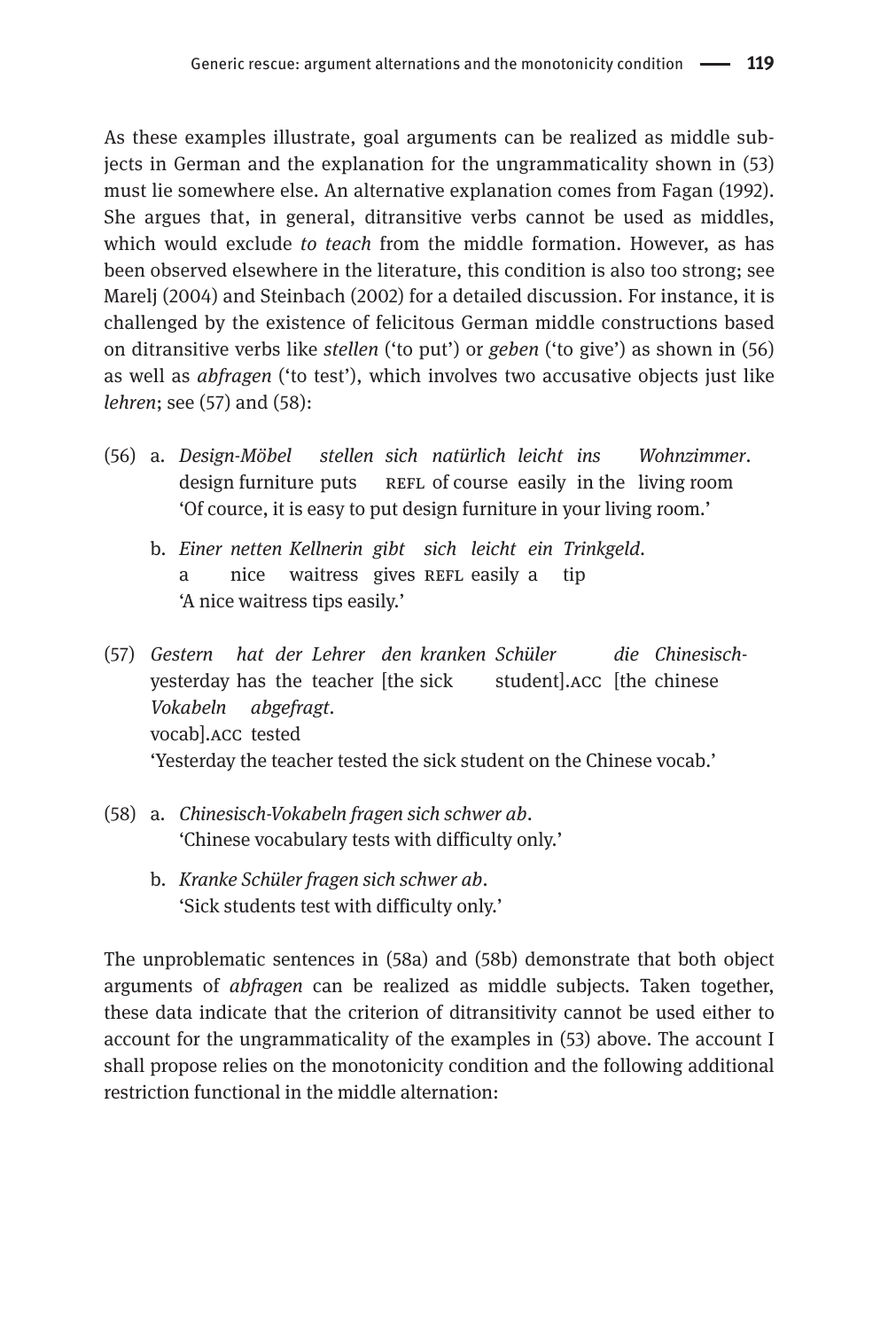(59) *Argument-structural restriction on middles*

 If a verb argument structure contains two object arguments, the direct object argument must be promoted to the subject of a corresponding middle construction.

This restriction explains the ungrammaticality displayed in (53) as follows: In both constructions, an indirect object is promoted to the subject position, whereas the direct object is omitted, which is ruled out by the above restriction. Consider the following examples, which again illustrate the effect:

- (60) a. *Bill lehrt die älteren Schüler den neuen Stoff*. 'Bill teaches the older students some new material.'
	- b. \* *Die älteren Schüler lehren sich gut*. 'The older students teach well.'
	- c. *Der neue Stoff lehrt sich gut*. 'The new material teaches well.' *to teach* $_{\text{MDDLE}}$ \* **λz** λy ∃x GENe [CAUSE(e, x, BECOME (KNOW (y, **z**)))]

Under the restriction given in (59), (60b) is ungrammatical because the subject NP *die* älteren *Schüler* ('the older students') relates to an indirect object  $\gamma$  in (61) and the direct object *z* is illicitly omitted. But what grammatical evidence do we have that *die* älteren *Schüler* in (60a) really is an indirect object in opposition to *den neuen Stoff* ('the new material'), which is considered a direct object in the above explanation? Evidence comes from attributive past participles, which can be used to modify direct objects only but not indirect objects; cf. Perlmutter (1978):

- (62) a. *der gelehrte Stoff*  'the taught material'
	- b. \* *die gelehrten Schüler* 'the taught students'

As is known, a modification of this type is felicitous only with an NP which figures as direct object in the LSR underlying the attribute. This bears out the assumption that (60b) is excluded, because the NP *die* älteren *Schüler* does not stem from a direct object position. Note that the restriction formulated in (59) correctly predicts the grammaticality of (58a) and (58b). Both arguments of German *abfragen*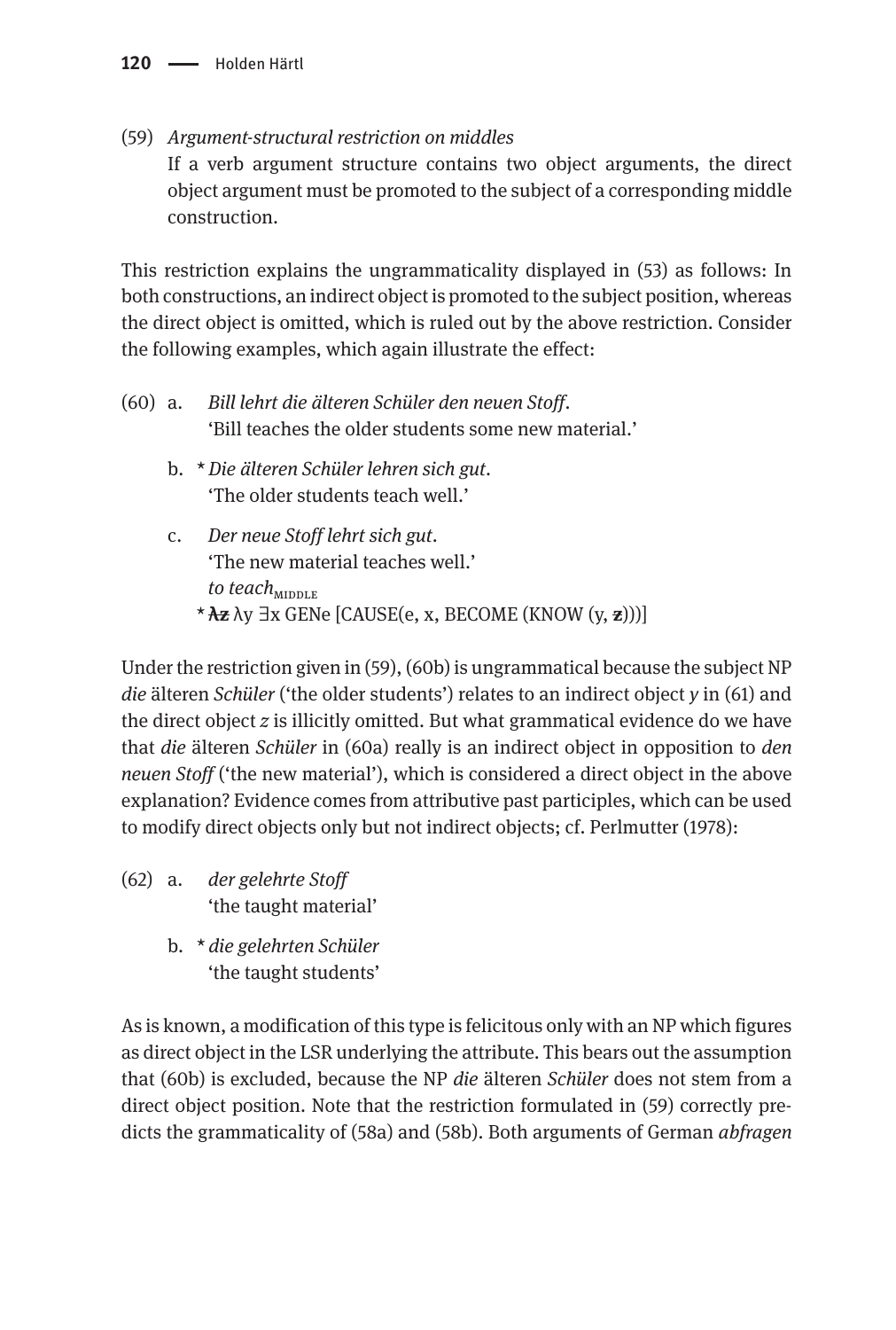('to test') can figure as direct object in the LSR as the participle test indicates; see (63a) and (63b). The same holds for *unterrichten* ('to instruct') in (54):

- (63) a. *die abgefragten Schüler* 'the tested students'
	- b. *die abgefragten Vokabeln* 'the tested vocabulary'
	- c. *die unterrichteten Schüler* 'the instructed students'

Finally, the restriction in (59) rightly predicts that a mono-transitive verb with a lexical dative is felicitous as middle; see (64a), whereas a ditransitive complex containing a structural dative can be realized as middle only if the direct object is realized overtly; see (64b) and (64c):

- (64) a. *Einem Patenonkel hilft es sich leicht*.<sup>19</sup> [a godfather].DAT helps it REFL easily 'A godfather helps easily.'
	- b. \* *Einer Patentante schickt es sich leicht*. [a godmother].DAT sends it REFL easily 'A godmother sends easily.'
	- c. *Einer Patentante schickt sich ein Bettelbrief leicht*.²⁰ [the godmother].DAT sends REFL a begging letter easily 'It is easy to send a begging letter to a godmother.'

To sum up, we have singled out some central conditions, which license the middle alternation and determine the impact a generic context can make on the interpretation. We have learned that impossible middles like \**to find easily* can improve in contexts that support an evaluative semantics and promote the genericity requirement inherent in middles. In particular, kind reference of the subject NP and a related contrastive semantics, which support the typical characteristic of middles to express a generic property, have been found to improve middles that are otherwise unacceptable. Crucially, then, certain argument-structural requirements cannot be "overwritten"; for example, stative verbs like *to resemble*, which figure as individual-level predicates, cannot enter the middle alternation because this would require a non-monotonic deletion of the verb's stative component. Likewise, verbs like *to teach* do not support a promotion of their indirect object to be realized as middle subject, with the explanation that if a direct object is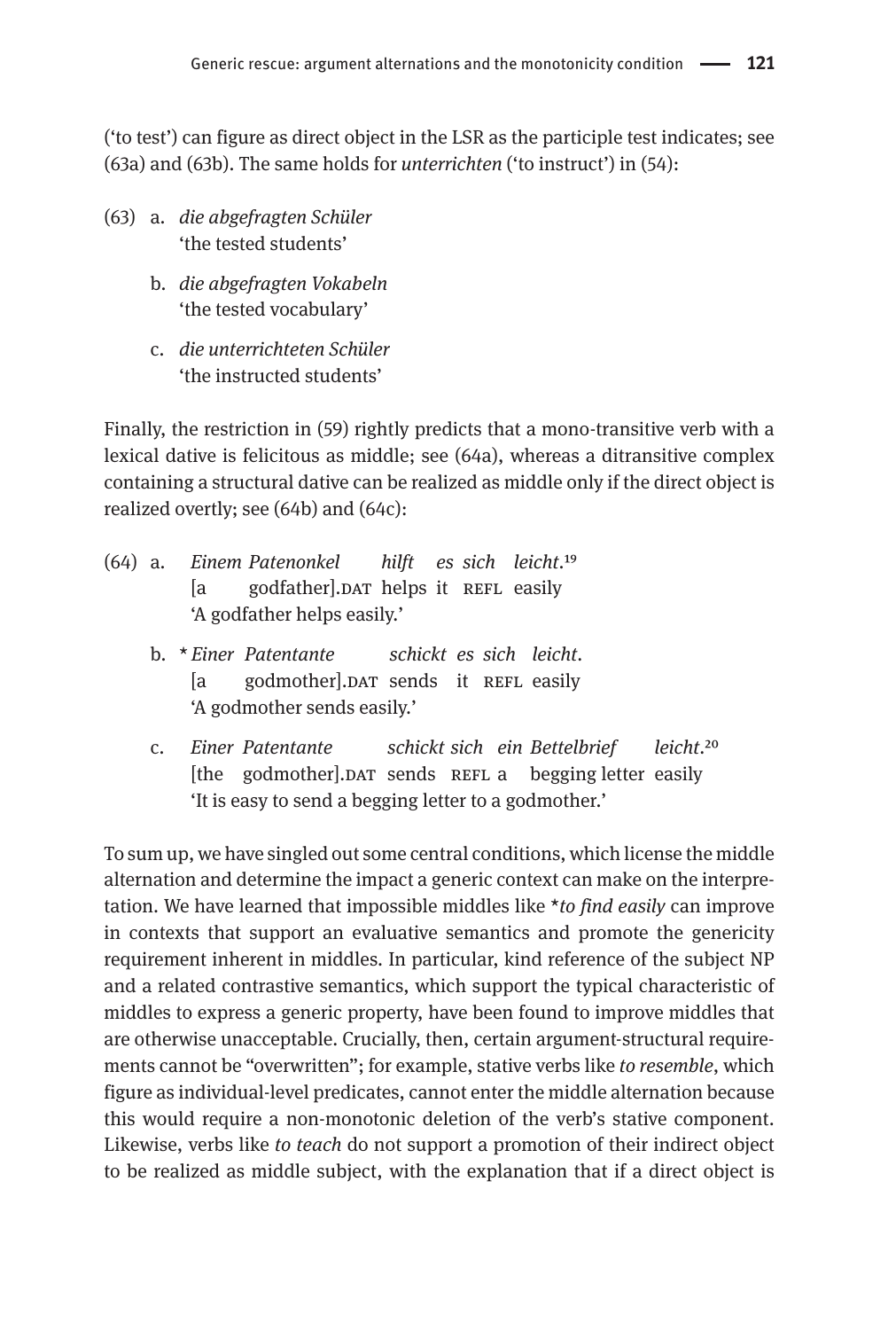present in the verb's LRS, it must be promoted to the middle subject and not excluded from the alternation.

### **3.4 Conclusion**

The results of the above case studies lead us to accept the hypothesis formulated in (14): An argument alternation is licensed under a generic interpretation only if the alternation observes the monotonicity condition, which holds that no truthconditionally relevant material may be deleted from the predicate's LRS. Let us recapitulate the data now, which have led to this conclusion.

First, it was argued in section 3.1 that inherently telic verbs like *to kill* or *to unlock* can be realized intransitively in a generic context because it promotes a property reading. Under this reading, and as a repair mechanism employed to ensure the interpretation, the internal argument variable is bound existentially. Thus, the monotonicity condition is respected. A property reading is not canonically evoked in non-generic, episodic environments. Instead, in episodic contexts, a specific change-of-state is semantically entailed with these verbs. This meaning component cannot be identified, however, if the internal argument is left unrealized, thus violating the monotonicity condition. The analysis is supported by the observation that as soon as a property reading can be achieved in a non-generic context, the suppression of the argument is licit again; see the discussion on the "laboratory" reading illustrated in the example in (24). It was concluded that the property reading associated with a generic interpretation and the establishment of a corresponding contrast figure as crucial criteria which can license an argument alternation.

In section 3.2, I addressed the question why a generic interpretation cannot save stative verbs like *to know* from grammatical unacceptability when used intransitively. The answer lies in a certain specificity requirement this type of verb is subject to: *To know*, as a factive verb, is not informationally salient enough to attribute a particular property to its subject referent. This insight is supported by the observation that an indefinite object NP in a *know-*complex canonically adopts a specific reading (i.e., *to know something particular*) and not a universal reading (*to know anything*); see the examples in (30) above. Thus, an omission of the internal argument would involve a non-monotonic operation, rendering the suppression of the argument unacceptable. Another reason for the unacceptability of constructions like \**Jim loves to know* lies in the fact that *to know* is a stative verb, a Kimian state, which resists being coerced into an eventive reading. This, however, would be required by a generic construction of this type, which denotes a sum of episodes and not just a singular state. This also explains the accept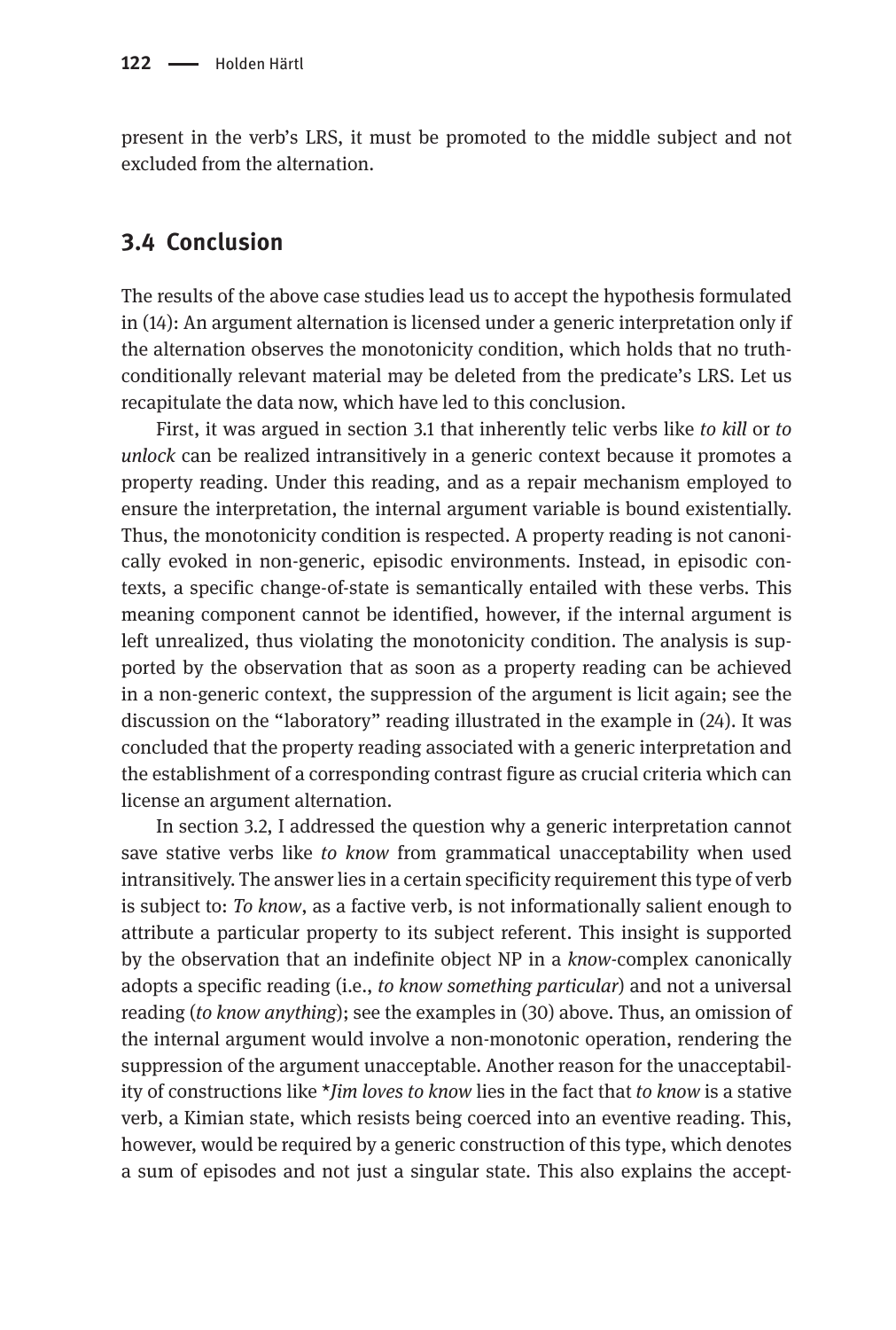ability of psych-verb complexes like *Hugh loves to love* because, here, an iterative reading is conceptually plausible, which, in turn, is linked to the option to licitly leave the theme argument unrealized.

In the third part of this paper, licensing conditions for the middle alternation were examined. Again, the attribution of a property to the middle subject, achieved through kind-reference, and the establishment of a contrasting set of alternatives were found to figure as key criteria in authorizing the alternation; see (47) and (48) above. Linked to this is the requirement of middles to call for an evaluative entity. For instance, *in weichem Schnee fällt es sich leichter* ('in soft snow falls it REFL more easily') is acceptable because the implicit theme argument of *to fall*, i.e., the fallee, can in this case be successfully associated with the evaluative function inherent in middles, here expressed by means of *easily*. A contrast directive was again found to be functional in the semantic rescue operation a generic context can elicit, which raised the question, however, why certain argument structures resist being altered even in contrastive environments. Once more, it was the monotonicity condition which was observed to be operative and which can be used to explain the unacceptability of constructions like \**Mary teaches easily*. It was argued for an additional argument-structural restriction to be effective in the middle formation: The restriction blocks a non-monotonic exclusion of a direct object of a ditransitive verb when realized as middle, thus predicting the options different verbs have with respect to this particular alternation.

All in all, generic interpretations can authorize verb alternations that are otherwise unacceptable if they adhere to the monotonicity condition. The licensing conditions which determine the alternations critically rely on whether or not (i) a property reading and (ii) a contrast relation can be established in the interpretation. We can conclude that the monotonicity condition functions as a central linking device operative at the interface between syntactic, lexical semantic, and conceptual representations, and in the mapping of structures between these levels in general.

# **4 General discussion**

The current paper contributes to the discussion about the boundary between grammatical and pragmatic structure building; see, among others, Engdahl (1999); Maienborn (2003). In particular, I have explored the effect contextual and pragmatic information can have on lexical semantic structures and the rigidity of lexical features in the linking procedures applied to verbs. The central question is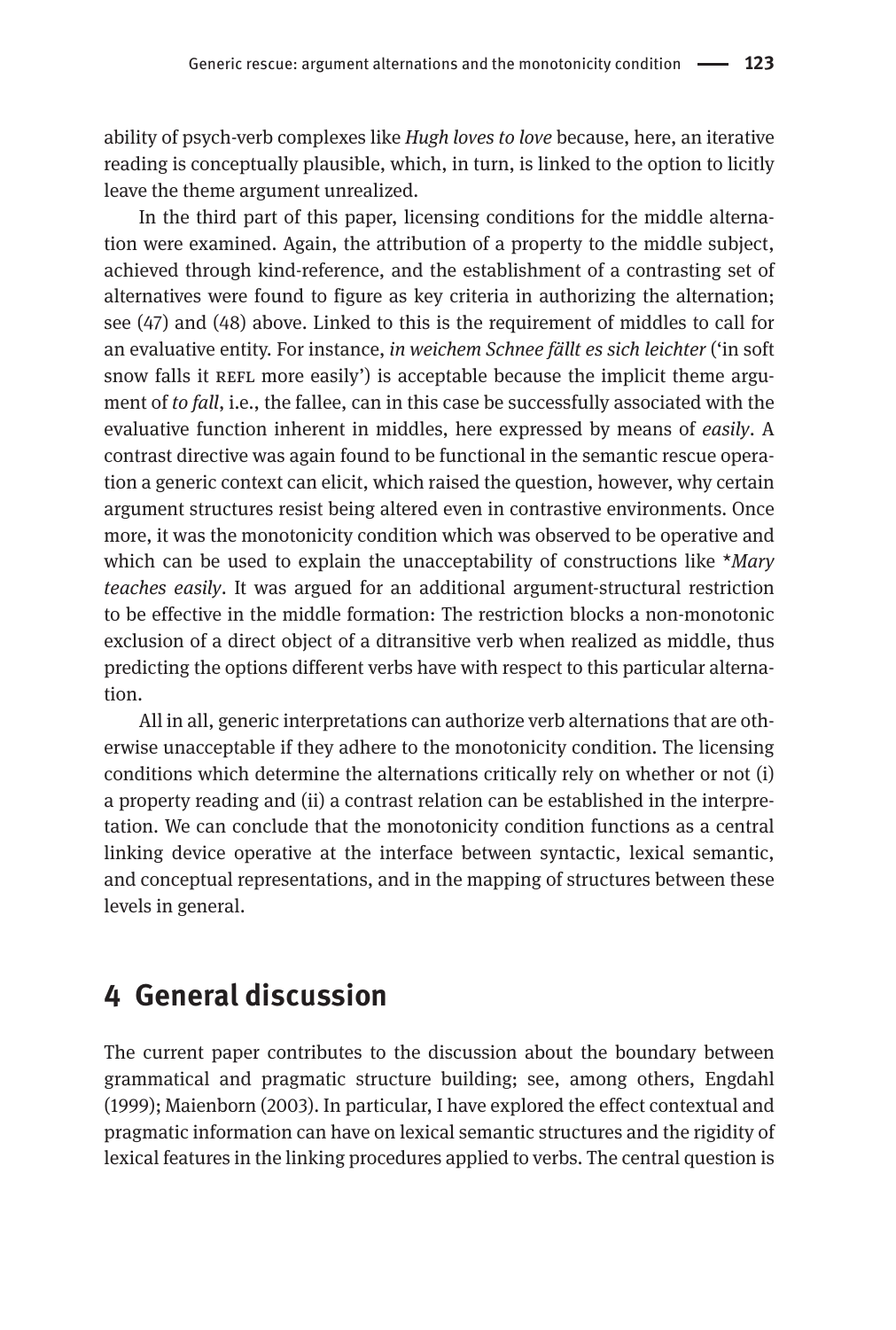if pragmatically rooted repair mechanisms can adjust lexical structures in a more or less omnipotent fashion, or if lexical principles exist which are traded as hardwired in the lexical system and whose grammatical realization is thus compulsory. As we have seen, the construction of an ad hoc property and a corresponding contrast relation function as influential semantic mechanisms, which can tweak lexical representations to match certain contextual requirements. These mechanisms are pragmatically rooted and guarantee the accomplishment of cooperative principles of communication for an expression to be linguistically adequate. We have also learned, however, that contextual adjustment must adhere to a subset of strict lexical principles, which monitor the linking mechanisms such that certain minimal requirements must be fulfilled in the resulting expression. These requirements are of semantic provenance. However, they find their expression in a structural constraint, which states that in the derivation no truth-conditionally relevant material may be removed from a lexical representation. In the current paper, in sum, the monotonicity condition is considered a central linking principle, which is anchored in the grammatical system. The principle cannot be negotiated to be discharged by non-linguistic factors somehow bypassing rigid lexical constraints via a pragmatic tier. Finally, as should be obvious, the approach argued for in this paper rests on a derivational theory of the lexical semantic system, where compositional structure building mechanisms operating on discrete lexical entities are implemented in the mental lexicon. Alternative approaches as relating, for example, to *Construction Grammar* theory; see Goldberg (1995), cannot account for the examined correlations between inherent lexical properties verbs and contextually induced adjustments, which are systematically linked to the compositional characteristics of the different verb classes. It is a matter for future research, though, to verify the degree to which the regulations determined here can be applied to other types of verb argument alternations.

# **Notes**

**\*** I wish to thank Anja Lübbe, Andrew McIntyre, Kerstin Schwabe, Ilse Zimmermann, and an anonymous reviewer as well as the audiences of the workshop "Repairs" at the DGfS conference at Universität Osnabrück and the workshop "Event Semantics" at the IDS in Mannheim for their insightful suggestions and comments. In addition, I would like to thank Friederike Kreter and Sven Kotowski for their help with the manuscript.

**1** In this paper I shall use the asterisk to indicate any linguistically marked expression, which contrasts with a more acceptable one to a significant extent. I am thus ignoring a certain interpretation of the sentences in (2) for the moment, which renders the sentence conceivable. I shall discuss this interpretation in section 3.1 below.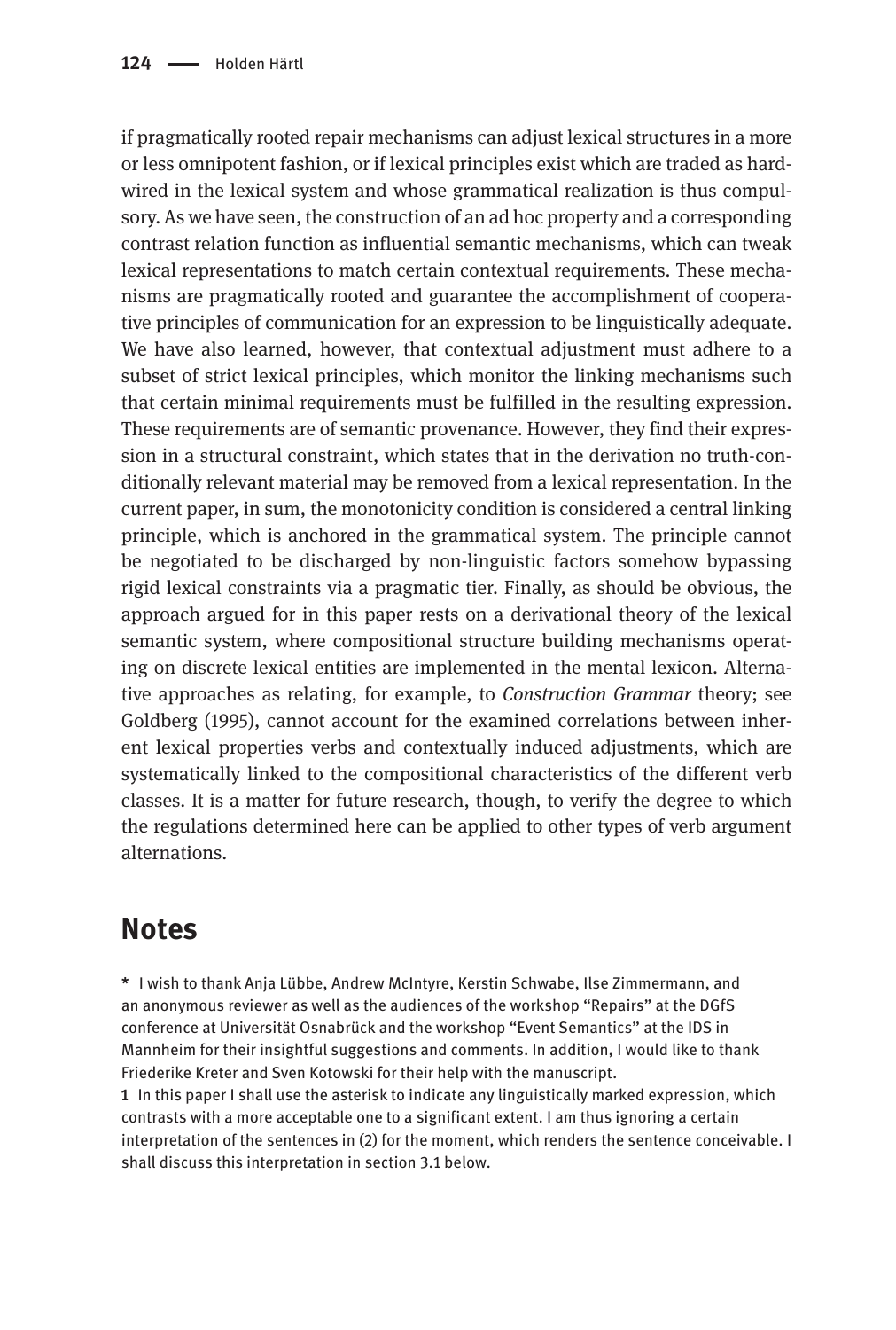**2** Likewise, *by itself* is compatible with unaccusative verbs like *to bloom* that do not have a causative alternate: *These flowers do not bloom by themselves! Full sunlight and a nitrogen fertilizer will make them bloom*. Again, under the assumption that *to bloom* does not contain a CAUSE, *by itself* does not seem to verify the presence of a cause component in anticausatives. Rather, *by itself* should be considered an expression that cancels an *implicature*, which arises with change-of-state verbs, saying that for any change, a cause can be deduced.

**3** I am ignoring reflexive unaccusatives like *sich* öffnen ('to open'), *sich lösen* ('to loose') here. Their individual properties call for a separate treatment. For example, a dative NP in the context of *sich lösen* cannot be interpreted as causer: *Die Gummidichtung hat sich* (\**dem Mechaniker*) *gelöst* ('The rubber seal loosened (on the mechanic).'), which is possible with non-reflexive unaccusatives, see above.

**4** See Rappaport Hovav and Levin (1998: 109).

**5** The assumption of a null morpheme speculated by the authors to satisfy the external argument position in anticausatives, requires additional evidence which needs to be motivated on independent grounds.

**6** Of course, this formulation focuses on lexical semantic properties of verbs and ignores aspects of the referential and ontological anchoring of the argument referents. For further discussion see, e.g., Mueller-Reichau (2006). Conceptual factors need to be considered for a complete understanding as, for instance, the felicity of the example in (15c') is strongly dependent on the conceptual properties of the subject NP *the janitor*: Replacing it with a less prototypical agent like *the milkman* makes it much more difficult to find an acceptable interpretation for the sentence.

**7** An anonymous reviewer speculated that a property reading may be identified, for example, where it circumvents a contradiction. Seizing this idea, note the following contrast: In (i) a contradiction is produced between the clause containing the intransitive, non-generic verb form and the *but*-clause containing the proposition negated. This contradiction dissolves under a property reading as the sentence in (ii) illustrates, with the explanation that the property reading and the specific reading do not clash anymore (see Chapter 3.2 also for a discussion of the contrastive semantics of middles):

(i) # The janitor unlocked but he did not unlock anything.

(ii) The janitor loves to unlock but he did not unlock anything.

**8** I shall ignore event-structural aspects as they relate to the interplay between *Aktionsart*  and viewpoint aspect and refer the reader to the relevant literature on this issue, e.g., Herweg (1990); Rothstein (2004) and many others.

**9** From a semantic perspective, the LSR in (27) relates to German *kennen* and not *wissen*. In contrast to *wissen*, *kennen* does not involve a sentential complement: *John weiß*/\**kennt*, *dass Peter ein Genie ist* ('John knows that Peter is a genius'). *Kennen* only predicates over an individual complement, *John kennt die Antwort* ('John knows the answer'). *Wissen* can predicate over an individual complement, too, via which, however, an implicit proposition of some kind has to be accessible: *John weiß die Antwort*/ \**die Lampe* ('John knows the answer / \*the lamp'). See Umbach (2008) for an analysis.

**10** See Kiparsky and Kiparsky (1971); Levinson (1993); Postal (1972) among many others for the semantic and grammatical characteristics of this type of predicate.

**11** Apparent counterexamples like *He loves to know other cultures* do not express the reading intended here, namely, a generic sentence denoting a sum of iterated *know-*episodes. This sentence simply expresses a psychological state of the experiencer, who loves a certain other state, i.e., the state of knowing something.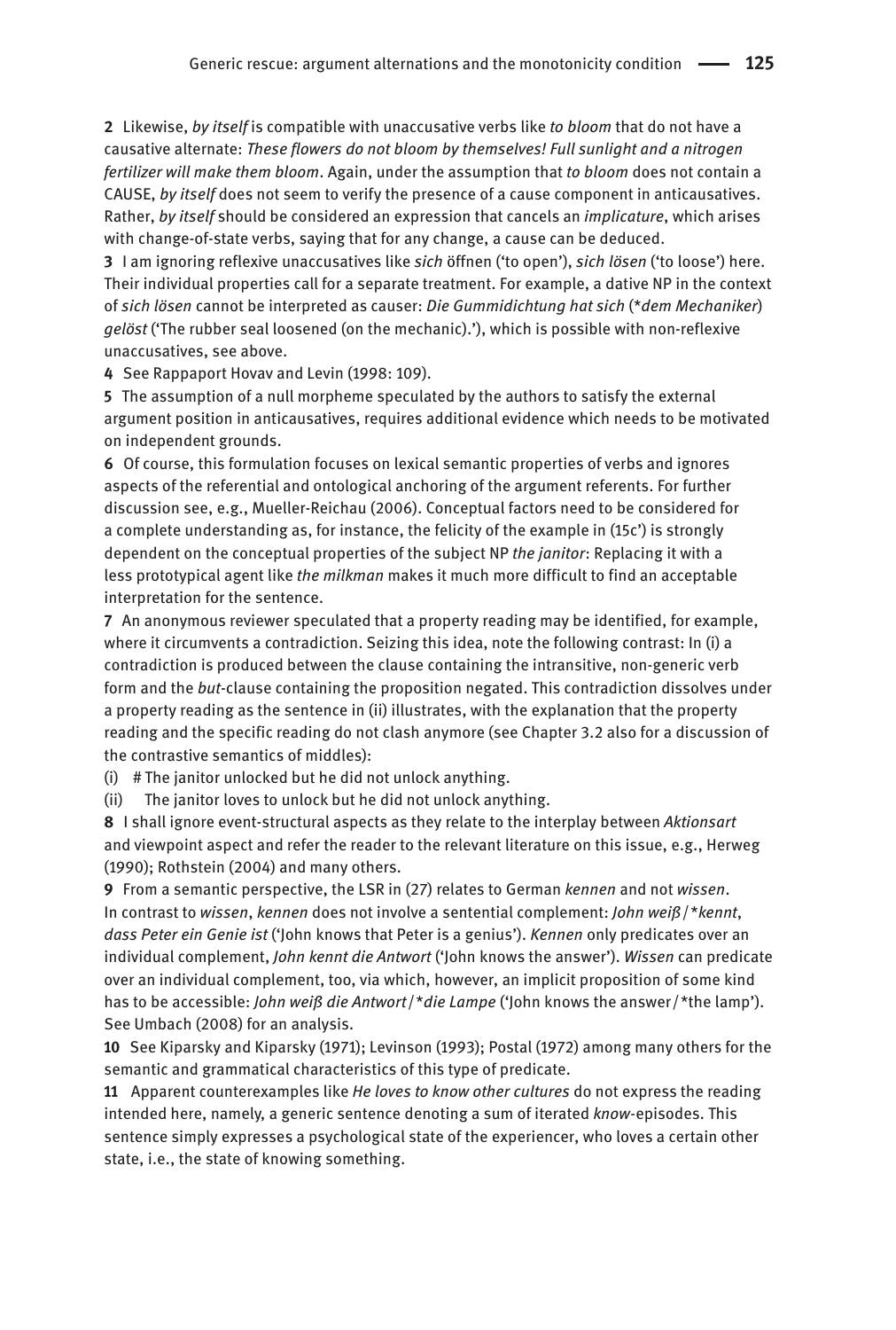**12** See Ackema and Schorlemmer (1994) for a similar reasoning, regarding the ungrammatical intransitive use of *to know* in non-generic contexts, though. They argue that \**She knows* is out because *to know* does not involve an "action tier", i.e., an activity component of some kind, which would be necessary for the internal argument to be suppressed felicitously. Under this analysis, expressions like *A man must have hated at least once in his life* are somewhat problematic as they cannot be argued to entail an activity with their default interpretation either but still allow a suppression of their internal argument. I shall discuss these constructions below.

**13** Source: Song by Tina Charles.

**14** For elaborated theoretical descriptions of this construction see, among many others, Condoravdi (1989); Fagan (1988); Kaufmann (2001); Steinbach (2002).

**15** Source: Aachener Nachrichten, section "Lokales Eschweiler", 25-Nov-2008. Note that the varying acceptability of many of the examples in the current section is utilized for quite different kinds of reasons in the scholarly debate on middles. So, the reader should be prepared to find unstarred examples that have been considered unacceptable elsewhere or vice versa.

**16** This fact is often overlooked and some scholars have been tempted to postulate a restriction that incorrectly excludes punctual verbs, i.e., achievements, from the middle alternation; see Fagan (1992: 68); Sanz (2000: 111); cf. Zwart (1998) for further discussion. **17** This analysis disagrees with proposals that have been put forward in the literature to explain the ungrammaticality of *to buy* in a middle. For example, Fagan (1992) employs a *responsibility condition*, which requires the middle subject to be responsible for the action expressed by the predicate. Following this reasoning, \**The new Ford buys easily* is out because a Ford does not have intrinsic properties which make buying it easy; cf. also Ackema and Schorlemmer (2006) and Zwart (1998). I believe the explanation proposed here to be less costly for the lexical system. For more discussion on this issue see Steinbach (2002).

**18** A comprehensive semantic representation for, e.g., (42b) must also encode that the reference of the adverb *well* is dependent on the truth-value of the ad hoc property *Q'* (*without exhaust fumes*): The theme referent can be bought well only if *Q'* is true.

**19** I am disregarding the status of the expletive pronoun in impersonal middles of the type in (64a). For further discussion see Steinbach (2002).

**20** I am aware that this construction is ungrammatical in English: \*A begging letter sends a godmother easily. The question if this calls for a parameterization of ditransitive middles cannot be addressed here. For further discussion see Fagan (1992); Marelj (2004); Steinbach (2002) among others.

# **5 References**

- Ackema, Peter and Maaike Schoorlemmer. 1994. The middle construction and the syntaxsemantics interface. In: *Lingua* 93: 59–90.
- Ackema, Peter and Maaike Schoorlemmer. 2006. Middles. In: Martin Everaert and Henk van Riemsdijk (eds.), *The Syntax Companion – Vol. III,* 131–203. Oxford: Basil Blackwell.
- Alexiadou, Artemis, Elena Anagnostopoulou, and Florian Schäfer. 2006. The properties of anti-causatives crosslinguistically. In: Mara Frascarelli (ed.), *Phases of Interpretation*, 187–211. Berlin: Mouton de Gruyter.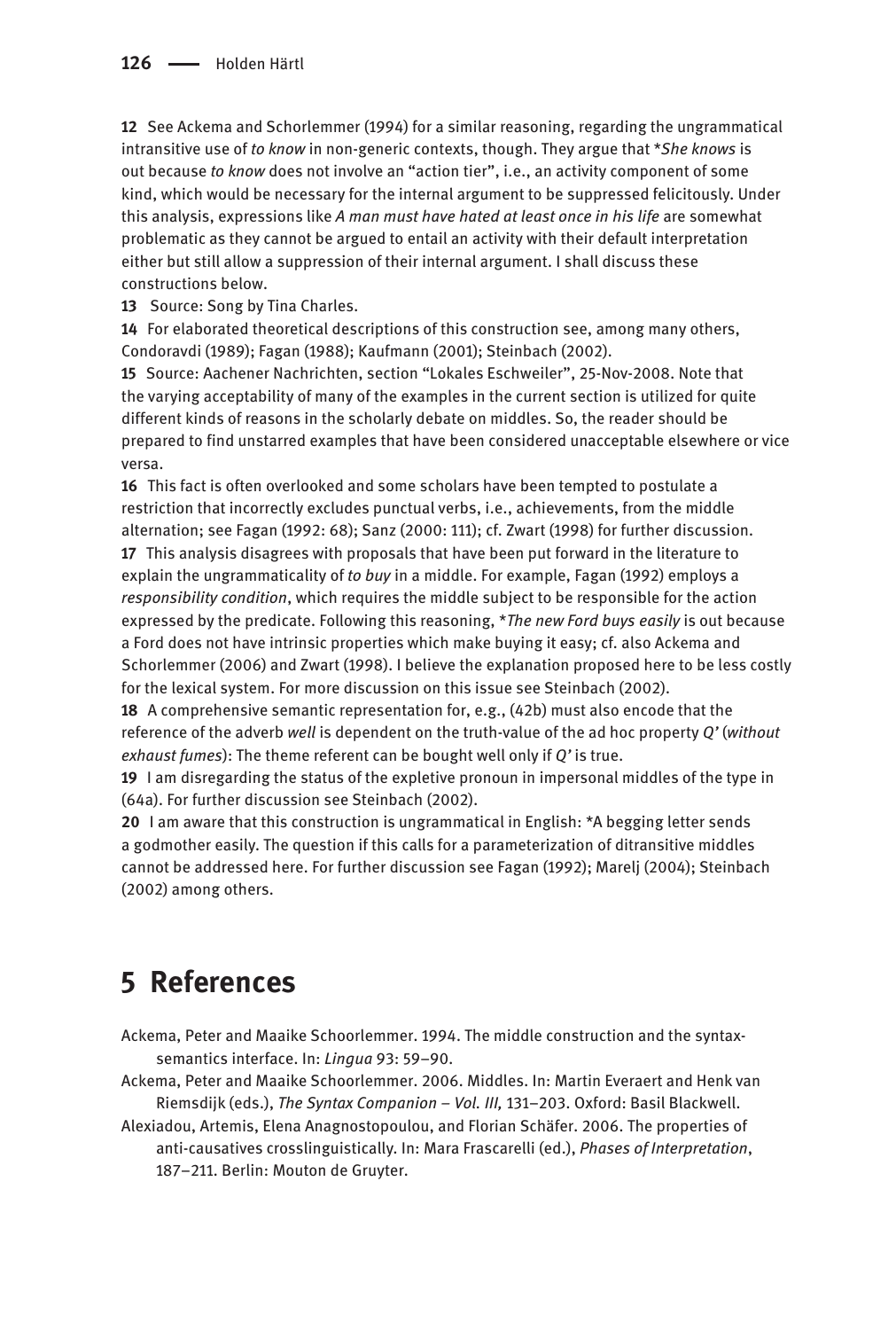- Brandt, Patrick. 2009. Generische Möglichkeit in Medialkonstruktionen. In: Werner Abraham and Elisabeth Leiss (eds.), *Modalität. Epistemik und Evidentialität bei Modalverb, Adverb, Modalpartikel und Modus*, 79–100. (Studien zur deutschen Grammatik 77.) Tübingen: Stauffenburg.
- Bresnan, Joan. 1990. Monotonicity and the theory of relation-changes in LFG. *Language Research* 26 (4): 637–652.
- Bresnan, Joan (ed.). 1982. *The Mental Representation of Grammatical Relations.* Cambridge, MA: MIT Press.
- Carlson, Greg N. 1977. A unified analysis of the English bare plural. *Linguistics and Philosophy*  1(3): 413–458.
- Carlson, Greg N. 1992. Natural kinds and common nouns. In: Arnim von Stechow and Dieter Wunderlich (eds.), *Handbook of Semantics*, 370–398. Berlin: Mouton de Gruyter.
- Chierchia, Gennaro. 1995. Individual-level predicates as inherent generics. In: Greg N. Carlson and Francis J. Pelletier (eds.), *The Generic Book*, 176–223. Chicago/London: University of Chicago Press.
- Chierchia, Gennaro. 2004. A semantics for unaccusatives and its syntactic consequences. In: Artemis Alexiadou, Elena Anagnostopoulou, and Martin Everaert (eds.), *The Unaccusativity Puzzle*, 22–59. Oxford: Oxford University Press.
- Condoravdi, Cleo. 1989. The middle: where semantics and morphology meet. *MIT Working Papers in Linguistics* II: 16–30.
- Dowty, David. 1979. *Word Meaning and Montague Grammar–The Semantics of Verbs and Times in Generative Semantics and in Montague's PTQ*. Dordrecht: Reidel.
- Dowty, David. 2001. The semantic asymmetry of 'argument alternations' (and why it matters). In: Geart van der Meer, and Alice G. B. ter Meulen (eds.), *Making Sense: From Lexeme to Discourse*. (Groninger Arbeiten zur germanistischen Linguistik Nr. 44.) Groningen: Center for Language and Cognition Groningen.
- Dowty, David. 2007. Compositionality as an empirical problem. In: Chris Barker and Pauline Jacobson (eds.), *Direct Compositionality*. Oxford: Oxford University Press.
- Engdahl, Elisabet. 1999. Integrating pragmatics into the grammar. In: Lunella Mereu (ed.), *Boundaries of Morphology and Syntax*, 175–194. Amsterdam: John Benjamins.
- Engelberg, Stefan. 2002. Intransitive accomplishments and the lexicon: The role of implicit arguments, definiteness, and reflexivity in aspectual composition. *Journal of Semantics* 19: 369–416.
- Engelberg, Stefan. 2005. Kimian states and the grammar of predicative adjectives*. Theoretical Linguistics* 31: 331–347.
- Fagan, Sarah. 1988. The English middle. *Linguistic Inquiry* 19: 181–203.
- Fagan, Sarah. 1992. *The Syntax and Semantics of Middle Constructions: A Study with Special Reference to German*. Cambridge: Cambridge University Press.
- Goldberg, Adele E. 1995. *Constructions: A Construction Grammar Approach to Argument Structure.* University of Chicago Press.
- Härtl, Holden. 2003. Conceptual and grammatical characteristics of argument alternations. The case of decausative verbs. *Linguistics* 41 (5): 883–916.
- Härtl, Holden. 2008. *Implizite Informationen. Sprachliche Ökonomie und interpretative Komplexität bei Verben*. (studia grammatica 68.) Berlin: Akademie.
- Herweg, Michael*.* 1990. *Zeitaspekte*. *Die Bedeutung von Tempus, Aspekt und temporalen Konjunktionen.* Wiesbaden: Deutscher Universitäts-Verlag.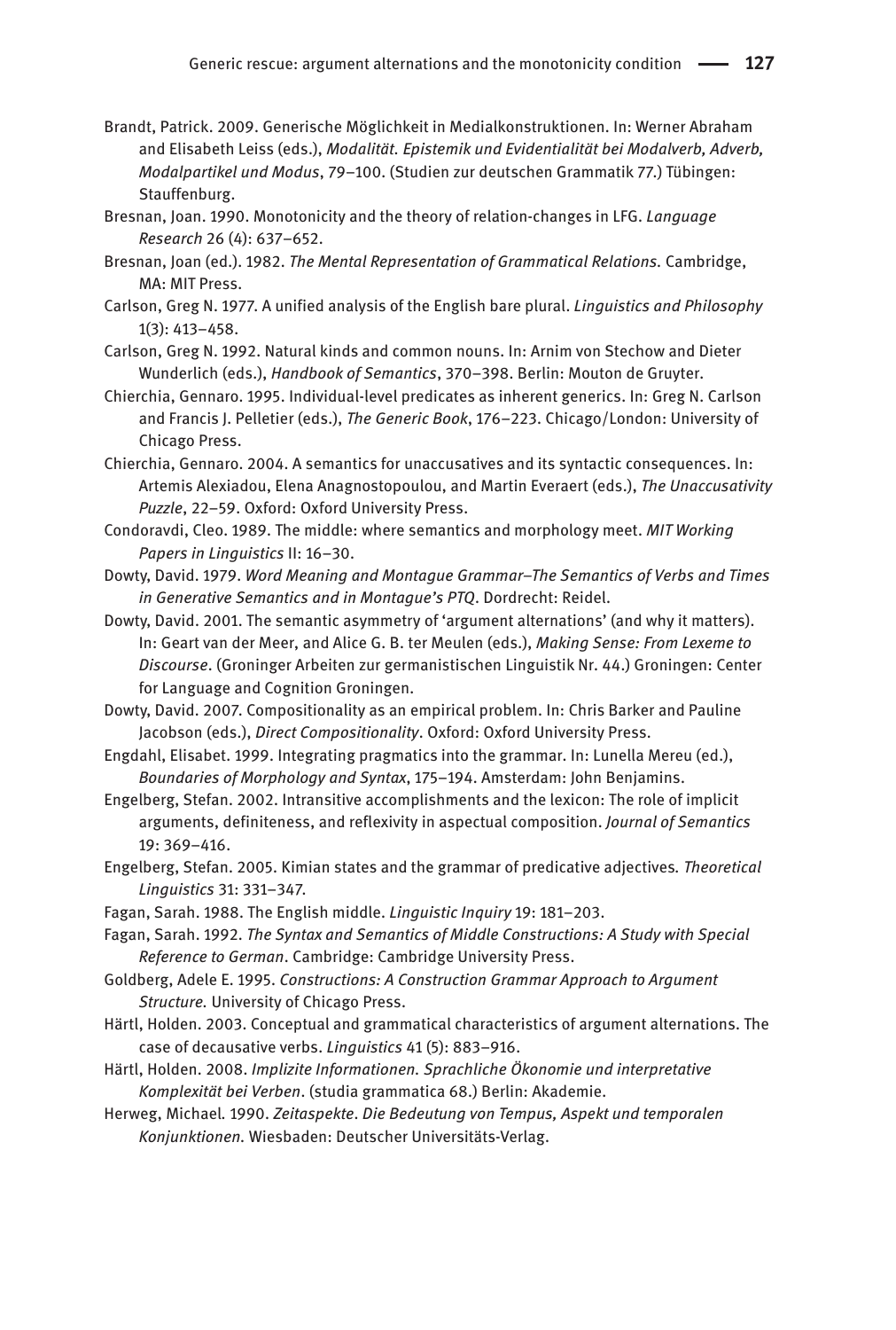Hoekstra, Teun and Ian Roberts. 1993. Middles in Dutch and English. In: Eric J. Reuland and Werner Abraham (eds.), *Knowledge and Language: Vol. II. Lexical and Conceptual Structure*, 185–222. Dordrecht: Kluwer Academic Publishers.

- Jacobs, Joachim. 1993. *The Lexical Basis of Optional Complements.* (Arbeiten des SFB 282, Nr. 53) Wuppertal.
- Jaeggli, Osvald. 1986. Passive*. Linguistic Inquiry* 17: 587–622.
- Kadmon, Nirit and Landman, Fred. 1993. Any*. Philosophy and Linguistics* 16 (4): 353–422.
- Kaufmann, Ingrid. 2001. Medium und Reflexiv. Habilitation. Universität Düsseldorf.

Keller, Frank and Maria Lapata. 1998. Object drop and discourse accessibility. In: Kimary Shahin, Susan Blake and Eun-Sook Kim (eds.), *Proceedings of the 17th West Coast Conference on Formal Linguistics*, 362–374. Stanford: CSLI Publications.

- Kiparsky, Paul. 1982. Word-formation and the lexicon. In: Fred Ingeman (ed.), *Proceedings of the 1982 Mid-America Linguistics Conference*, 3–29. Lawrence, Kansas.
- Kiparsky, Paul and Carol Kiparsky. 1971. Fact. In: Danny Steinberg and Leon Jakobovits (eds.), *Semantics: An Interdisciplinary Reader*, 345–369. Cambridge: Cambridge University Press.
- Kratzer, Angelika. 1995. Stage-Level and Individual-Level Predicates. In: Greg N. Carlson and Francis J. Pelletier (eds.), *The Generic Book*, 125–175. Chicago: Chicago University Press.

Krifka, Manfred, Francis. J. Pelletier, Greg. N. Carlson, Alice ter Meulen, Gennaro Chierchia and G. Link. 1995. Genericity: an introduction. In: Greg N. Carlson and Francis J. Pelletier (eds.), *The Generic Book*, 1–124. Chicago/London: University of Chicago Press.

Koontz-Garboden, Andrew. 2007. States, changes of state, and the Monotonicity Hypothesis. PhD diss., Stanford University.

Koontz-Garboden, Andrew. 2009. Anticausativization. *Natural Language and Linguistic Theory* 27: 77–138.

Levin, Beth. 2009. Further explorations of the landscape of causation: comments on the paper by Alexiadou and Anagnostopoulou. In: *Proceedings of the Workshop on Greek Syntax and Semantics*, *MIT Working Papers in Linguistics 49*, 239–266, Department of Linguistics and Philosophy, MIT, Cambridge, MA.

Levin, Beth, and Malka Rappaport Hovav. 1995. *Unaccusativity: At the Syntax-Lexical Semantics Interface*. (Linguistic Inquiry Monograph 26.) Cambridge, MA: MIT Press.

Levinson, Stephen. 1993. *Pragmatics.* Cambridge: Cambridge University Press.

Maienborn, Claudia. 2003. *Die logische Form von Kopula-Sätzen.* (studia grammatica 56.) Berlin: Akademie-Verlag.

Maienborn, Claudia. 2008. Verb-Adjektiv-Konversion: Bildung und Interpretation resultativer Adjetivierungen. Handout for a talk held at a workshop on the occasion of the 80th birthday of Ilse Zimmermann, Zentrum für Allgemeine Sprachwissenschaft, Berlin.

Maienborn, Claudia. 2009. Building event-based ad hoc properties: On the interpretation of adjectival passives. To appear in Arndt Rister and Torgrim Solstad (eds.), *Proceedings of Sinn und Bedeutung* 13.

Marelj, Marijana. 2004. Middles and argument structure across languages. Phd. diss., Universiteit Utrecht.

- Mueller-Reichau, Olav. 2006. On the relevance of the kind-level/object-level distinction to referential semantics*.* Phd. diss., Universität Leipzig.
- Perlmutter, David M. 1978. Impersonal passives and the Unaccusative Hypothesis. Proceedings of the 4th Annual Meeting of the Berkeley Linguistics Society, 157–189.

Pesetsky, David. 1995. *Zero Syntax*. Cambridge/Mass: MIT Press.